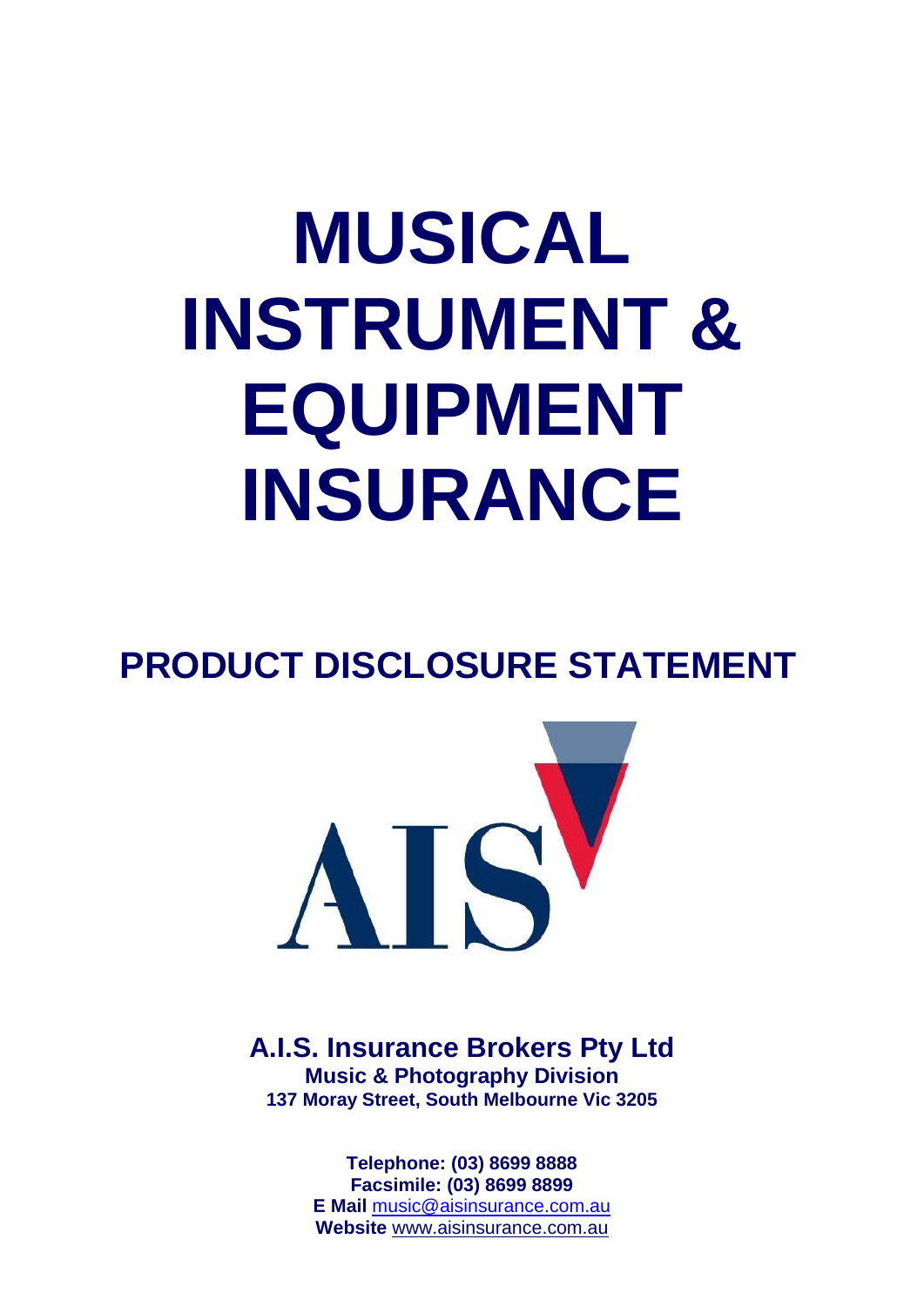## **INDEX**

| Cover B: Theft, Accidental Damage & Transit Cover for your equipment insured: 10 |
|----------------------------------------------------------------------------------|
|                                                                                  |
|                                                                                  |
|                                                                                  |
|                                                                                  |
|                                                                                  |
|                                                                                  |
|                                                                                  |
|                                                                                  |
|                                                                                  |
|                                                                                  |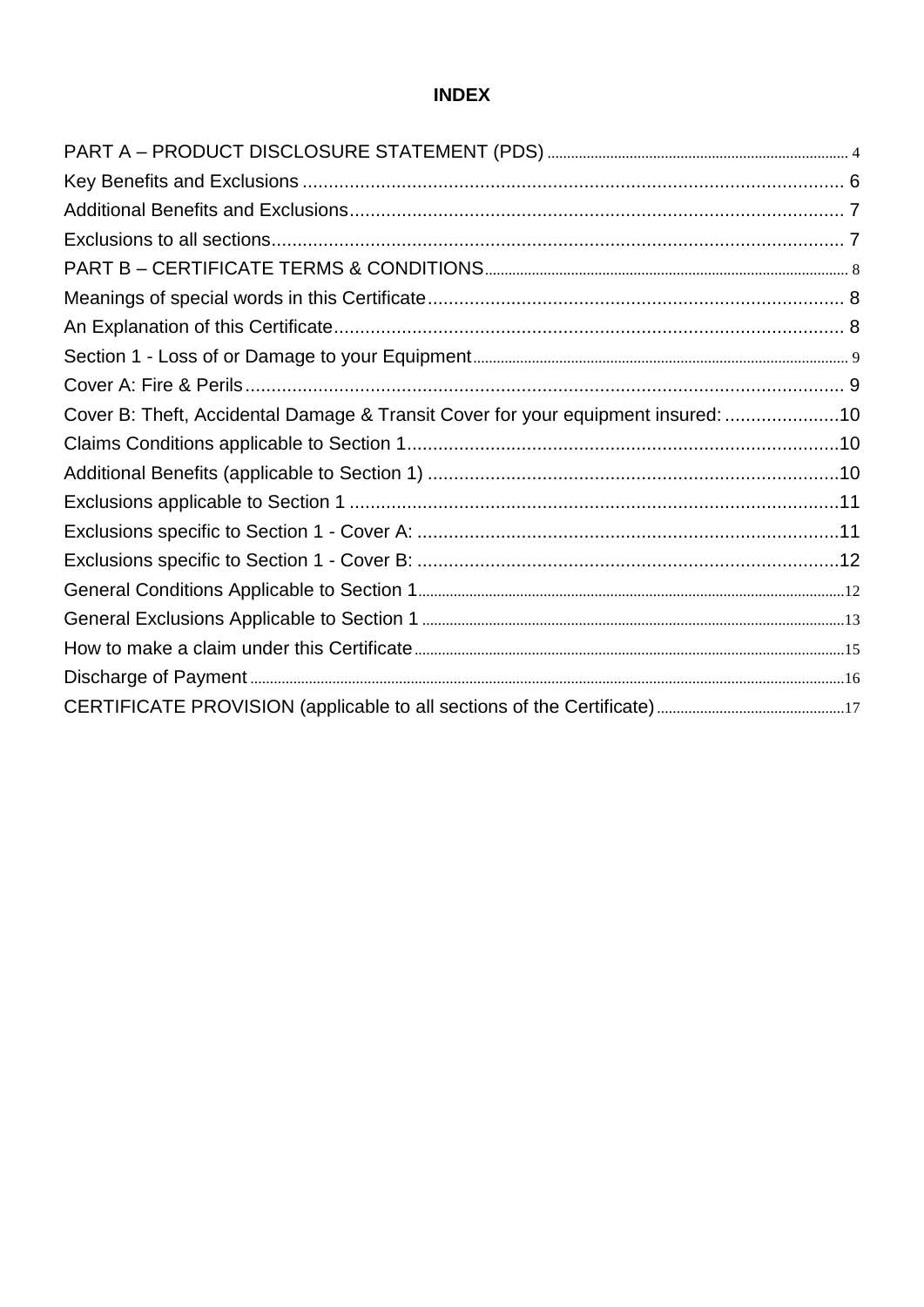#### **DUTY OF DISCLOSURE**

#### **YOUR DUTY OF DISCLOSURE**

Before You enter into the Policy with Us, the Insurance Contracts Act 1984 requires You to disclose to Us every matter that You know or could reasonably be expected to know is relevant to Our decision whether and on what terms Your application for insurance is acceptable and to calculate how much premium is required for Your insurance.

You have the same duty to disclose those matters to Us before You renew, extend, vary or reinstate the Policy.

The duty applies until the Policy is entered into, or where relevant, renewed, extended, varied or reinstated (Relevant Time). If anything changes between the time You provide answers or make disclosure and the Relevant Time, You need to tell Us.

#### **What You do not need to tell Us**

You do not need to tell Us about any matter:

- that diminishes Our risk;
- that is of common knowledge;
- that We know or should know as an insurer; or
- that We tell You We do not need to know.

#### **Who does the duty apply to?**

The Duty of Disclosure applies to You and everyone that is an insured under the Policy. If You provide information for another insured, it is as if they provided it to Us.

#### **What happens if the Duty of Disclosure is not complied with?**

If the duty of disclosure is not complied with We may cancel the Policy and/or reduce the amount We pay if You make a claim. If fraud is involved, We may treat the Policy as if it never existed, and pay nothing.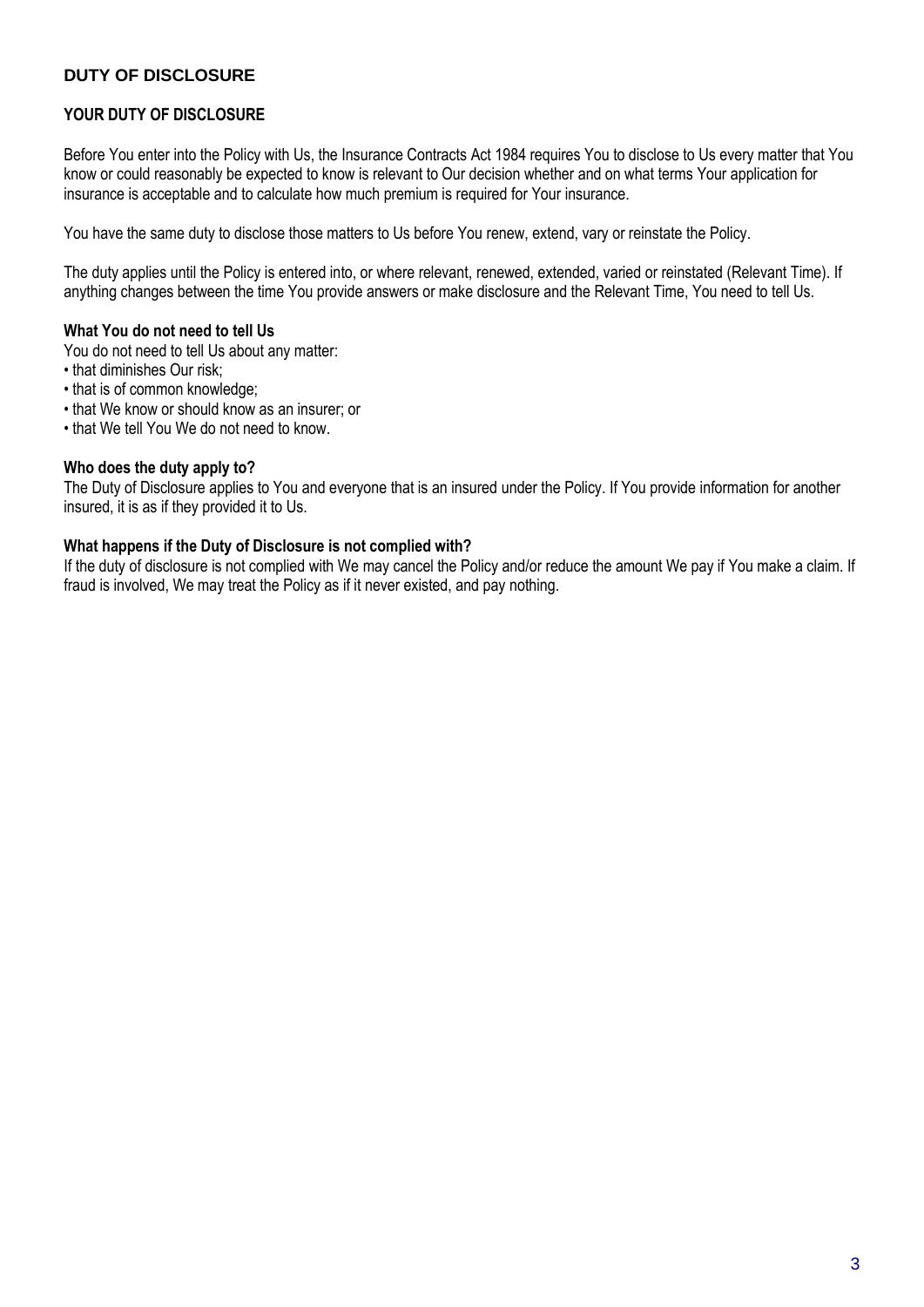#### <span id="page-3-0"></span>**PART A – PRODUCT DISCLOSURE STATEMENT (PDS)**

#### **The purpose of the PDS**

The purpose of the PDS is to help you understand the insurance Certificate and provide you with sufficient information to enable you to compare and make an informed decision about insurance products. **This PDS covers Musical Instrument Insurance.**

The PDS also sets out the significant features, benefits and risks of this Certificate. You still need to read the Certificate wording for a full description of the terms, conditions and limitations. This Product Disclosure Statement was prepared in November 2019.

#### **Who is the Insurer(s)?**

Certain Underwriters at Lloyd's hereinafter called "We, Ours, Us or Underwriters" are the Insurer(s) of this Certificate. You or your representative can obtain further details of the syndicate numbers and the proportions of this Insurance for which each of the Underwriters at Lloyd's is liable by requesting them from A.I.S. Insurance Brokers.

#### **Who is A.I.S. Insurance Brokers Pty Ltd**

A.I.S. Insurance Brokers Pty Ltd (ABN 36 543 825 719 AFS Licence no: 255304) hereinafter called "AIS" is the Authorised Representative of the Insurer(s). This Insurance contract is written under a 'Binding Authority Agreement', which gives AIS authority to bind insurance contracts and / or settle claims on behalf of such Insurer(s). As a consequence AIS is acting as Agent of such Insurer(s) and not as Your Agent. AIS is NOT the Insurer for this contract and is NOT liable for any loss or claim.

If you have any concerns about the Certificate, you should contact AIS in the first instance. You may contact them by any of the following ways:

- By telephone on 03 8699 8888
- In writing at 137 Moray Street, South Melbourne VIC 3205

#### **How you contact us**

About a claim - please phone our claims department on 03 8699 8888 or email claims@aisinsurance.com.au. About your Certificate - please contact the person with whom you arranged the Certificate.

#### **Sections**

This Certificate provides the following sections;

Section One: Loss of or damage to your Equipment

#### **Significant benefits and features**

Section One of our Certificate offers Agreed Value sum insured under 2 sections;

- Cover A: Fire & Perils Cover anywhere in Australia or New Zealand
- Cover B: Theft (following visible forcible or violent entry), Accidental Loss or Damage and Transit cover for equipment specified anywhere in Australia or New Zealand

You may apply for an extension (for an additional premium) for cover outside Australia and New Zealand.

The Certificate provides the following additional benefits:

- Emergency Hire Costs (limited to 30% of the sum insured)
- Automatic Additions (limited to 10% of the sum insured)
- Hired / Loaned Equipment (limited to \$2,000)

A summary of the Key Benefits and Exclusions of the Certificate is to be found on pages 7 & 8. This summary is not exhaustive and limitations and conditions apply. You still need to read the Certificate wording for a full description of the terms, conditions and limitations.

#### **When Benefits are provided**

These benefits, for which you are insured under the Certificate, are payable when:

- vour application for insurance has been accepted
- the premium has been paid
- an insured event occurs during the period of insurance causing loss or damage to your property and
- your claim is accepted by us.

#### **Significant risks**

The risks associated with your Musical Equipment Insurance include:

- Cover may not be adequate because the type or amount of cover you require does not match the cover provided by your Certificate. For example, you require cover for reduction in value due to repairs but this is excluded under this Certificate.
- We can refuse to pay part or all of a claim if you do not comply with Certificate terms and conditions. If, for example, in applying for this insurance or when making a claim you are not truthful, or do not give us accurate and complete information, or do not tell us something when you should have.
- When we pay an equipment claim, we consider a number of aspects in calculating the amount payable.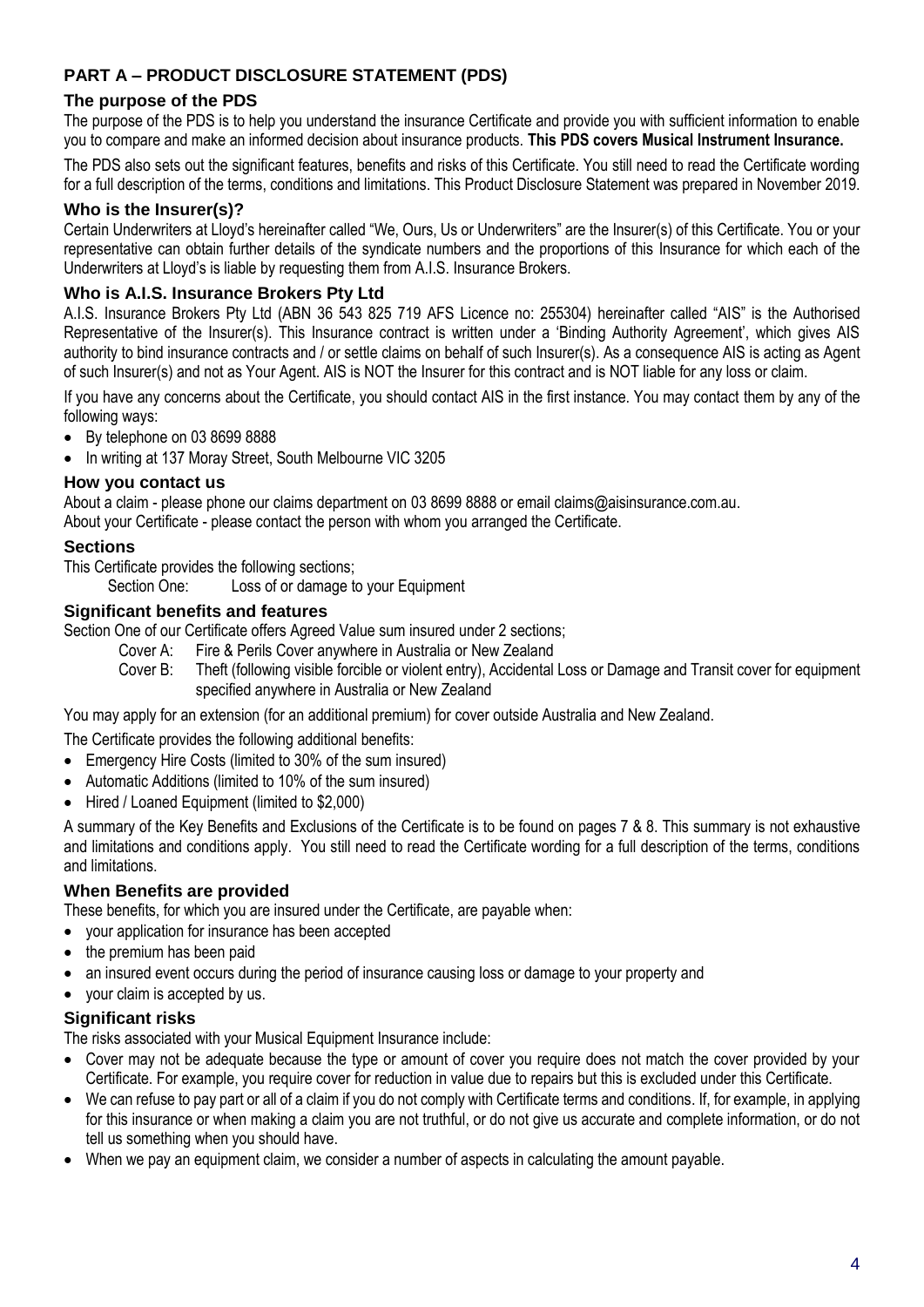These can include:

- the amount of loss or damage
- $\bullet$  the excess (If any)
- the sum insured
- the terms and conditions of the Certificate; and
- your taxable status for GST purposes.

#### **The amount you pay for this insurance**

The amount we charge you for this insurance Certificate is the total amount of the premium that we calculate to cover the risk plus any relevant government charges (such as stamp duty). This is the total amount payable shown on your Certificate of Insurance and is the amount you must pay. If you change your cover in any way, you may be required to pay an additional amount or may be entitled to a refund of premium.

#### **How various factors affect your premium**

The premium payable by you will be shown on your schedule. We take into consideration a number of factors in setting our premiums. These include, but are not limited to, factors relating to the level of cover provided, the make and model of the insured goods, how the goods are used, the nature of your business and the insurance history of applicants. Premiums are subject to Commonwealth and state taxes and/or charges. These include the Goods and Services Tax and Stamp Duty and where applicable Fire Services Levy.

#### **How to apply for insurance**

Complete and submit our application form. If we accept your application for insurance, you will receive a schedule that sets out details of the insurance.

#### **Your duty of disclosure**

You have a legal duty of disclosure to us whenever you apply for, change or renew an insurance cover. Details about disclosure information are shown in the Certificate wording under "Duty of Disclosure".

#### **How to make a claim**

If your equipment is lost or damaged during the period covered by this Certificate, there are certain actions that you should take to protect your rights and assist with any claim there may be under this Certificate. These are detailed in Section 5 of the Certificate.

#### **The amount you pay towards a claim**

An excess is the first amount that you are required to pay to any claim you make under this Certificate. Any applicable excess will be detailed in the Certificate schedule.

#### **Conditions**

You must comply with the following conditions to ensure coverage under the Certificate:

- Do all things necessary to avoid or diminish a loss;
- Maintain the insured property in such order and condition to minimise damage;
- Notify us of any insurance you effect, or have effected, that covers the insured property.

#### **Taxation information**

This insurance Certificate is subject to GST. If you are registered for GST purposes, you may be able to claim an Input Tax Credit in respect of the GST we collect from you. For more information on GST please refer to Section 1 of the Certificate. There may be other taxation implications affecting you depending on your circumstances. If you are unsure about the taxation implications of your Certificate you should seek advice from your accountant or tax professional.

#### **Cooling off**

You have the right to cancel and return the insurance contract within 14 days of the date it was issued to you (the "cooling off period") unless you make a claim under the contract within the cooling off period. If you cancel it in this time, we will return to you any premium you have paid us. To cancel at other times, please see page 17 of the Certificate.

#### **Code of Practice**

The General Insurance Code of Practice has been developed to raise the standards of service and practice in the insurance industry. Details of the Code of Practice can be accessed at [www.codeofpractice.com.au.](http://www.codeofpractice.com.au/)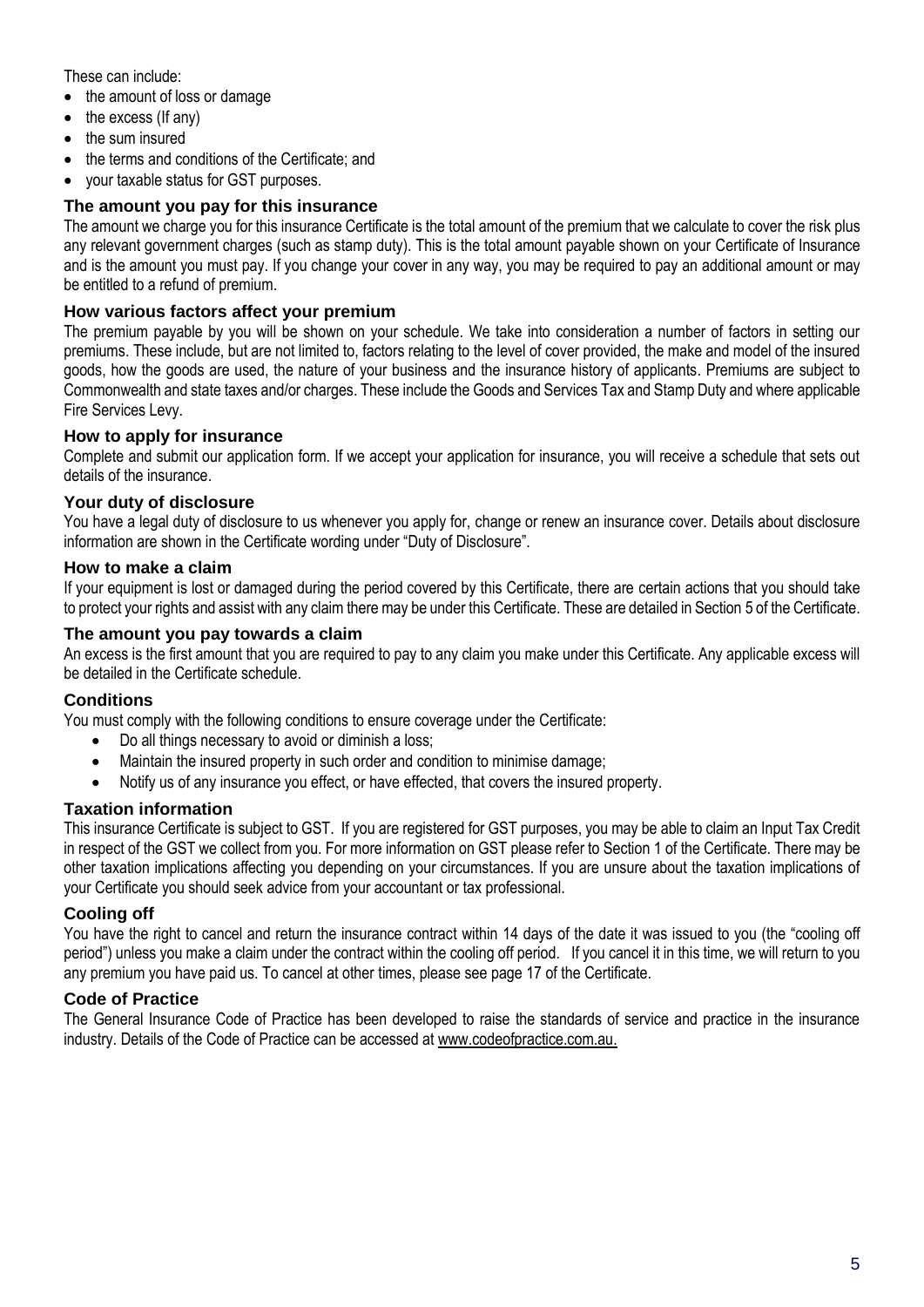#### **Key Benefits and Exclusions**

**Primary Benefits**

<span id="page-5-0"></span>

| <b>Certificate Section</b> | <b>Insured Event</b>            | <b>Exclusions</b>                                                                                                                                                                      | <b>Benefit Payable</b> |  |
|----------------------------|---------------------------------|----------------------------------------------------------------------------------------------------------------------------------------------------------------------------------------|------------------------|--|
| 1a                         | Loss or damage caused by        | Loss, damage or expense caused:                                                                                                                                                        | Up to the sum          |  |
|                            | Fire, Lightning, Wind & Water,  | • by spontaneous combustion, or any fermentation or heating or any process involving the direct application of heat                                                                    | insured                |  |
|                            | Explosion, Earthquake or        | • by sea surge, inundation by the sea, tidal wave or high water                                                                                                                        |                        |  |
|                            | Impact                          | • by erosion, subsidence, landslide, mudslide, expansion or contraction of the earth or any other earth movement or underground water other than                                       |                        |  |
|                            |                                 | earthquake                                                                                                                                                                             |                        |  |
|                            |                                 | • by steam or condensation                                                                                                                                                             |                        |  |
|                            |                                 | • by water seeping from outside the situation                                                                                                                                          |                        |  |
|                            |                                 | • to property which is permanently stored in the open air                                                                                                                              |                        |  |
| 1 <sub>b</sub>             | All risks of loss or damage to  | Loss, damage or expense caused:                                                                                                                                                        | Up to the sum          |  |
|                            | the insured property anywhere   | • by theft without visible forcible or violent entry :-                                                                                                                                | insured                |  |
|                            | in Australia (and world-wide if | o at the situation where the equipment stored as specified on the Schedule                                                                                                             |                        |  |
|                            | this option is selected) except | $\circ$ at any other premises where the equipment is temporarily stored notwithstanding Condition 6.4                                                                                  |                        |  |
|                            | as specifically excluded;       | $\circ$ whilst the equipment is in or on any unattended motor vehicle unless;                                                                                                          |                        |  |
|                            |                                 | ○ the vehicle is fully enclosed & all doors, windows & other openings, windscreen and boot, if used, are left closed and securely locked, and                                          |                        |  |
|                            |                                 | $\circ$ the equipment Is concealed from sight, and                                                                                                                                     |                        |  |
|                            |                                 | $\circ$ the vehicle has been broken into by violent and forcible means, and                                                                                                            |                        |  |
|                            |                                 | o if left overnight, the vehicle is parked on private property (Motel, Hotel or Club car parks are deemed to be private property whilst on tour);                                      |                        |  |
|                            |                                 | • by any consequential loss whatsoever other than what is provided elsewhere in this Certificate                                                                                       |                        |  |
|                            |                                 | • to an extent greater than the sum(s) insured specified in the Certificate Schedule                                                                                                   |                        |  |
|                            |                                 | • to any property which is not specified in the Certificate Schedule as property insured                                                                                               |                        |  |
|                            |                                 | • by your wilful act or with your knowledge or consent                                                                                                                                 |                        |  |
|                            |                                 | • arising from or relating to fraudulent or dishonest acts, fraudulent misappropriation, embezzlement, forgery, counterfeiting or induced by deception                                 |                        |  |
|                            |                                 | • arising from the detention, confiscation, destruction or requisition of any property insured by any lawfully constituted authority other than as<br>provided for by this Certificate |                        |  |
|                            |                                 | • by any process of repairing, restoring, dismantling, testing, experimenting or overloading                                                                                           |                        |  |
|                            |                                 | • by actual or attempted kidnapping, bomb threat, threat of contamination, hoax or extortion                                                                                           |                        |  |
|                            |                                 | • by loss or distortion of data information or records contained on data median or on any machine when it is property insured and/or the cost of                                       |                        |  |
|                            |                                 | reinstating, replacing, reproducing or restoring such data information or records                                                                                                      |                        |  |
|                            |                                 | • to property insured which is permanently stored in the open air                                                                                                                      |                        |  |
|                            |                                 | • by ordinary wear and tear, scratching or marring;                                                                                                                                    |                        |  |
|                            |                                 | • by natural occurrences to the equipment;                                                                                                                                             |                        |  |
|                            |                                 | • by mould, moths, insects, rats or other vermin;                                                                                                                                      |                        |  |
|                            |                                 | • by faulty materials or faulty workmanship;                                                                                                                                           |                        |  |
|                            |                                 | • by your wilful act or connivance;                                                                                                                                                    |                        |  |
|                            |                                 | • by misappropriation or theft by hirers, theft committed by any member of your family or by any person who would benefit by this insurance, or                                        |                        |  |
|                            |                                 | theft by employees or persons to whom the goods have been entrusted;                                                                                                                   |                        |  |
|                            |                                 | • by unexplained inventory shortage or disappearance resulting from clerical or accounting errors;                                                                                     |                        |  |
|                            |                                 | • by delay, even if caused by an insured event;                                                                                                                                        |                        |  |
|                            |                                 | • when the building containing the equipment has been unoccupied for more than sixty days;                                                                                             |                        |  |
|                            |                                 | • by reduction In value because of repairs;                                                                                                                                            |                        |  |
|                            |                                 | • by loss of tone of any equipment unless directly resulting from visible external physical damage;                                                                                    |                        |  |
|                            |                                 | • by depreciation, loss of market or consequential loss of any description;                                                                                                            |                        |  |
|                            |                                 |                                                                                                                                                                                        |                        |  |
|                            |                                 | • by electrical, mechanical, electronic or hydraulic failure or malfunction of the equipment unless it is caused by visible external physical damage;                                  |                        |  |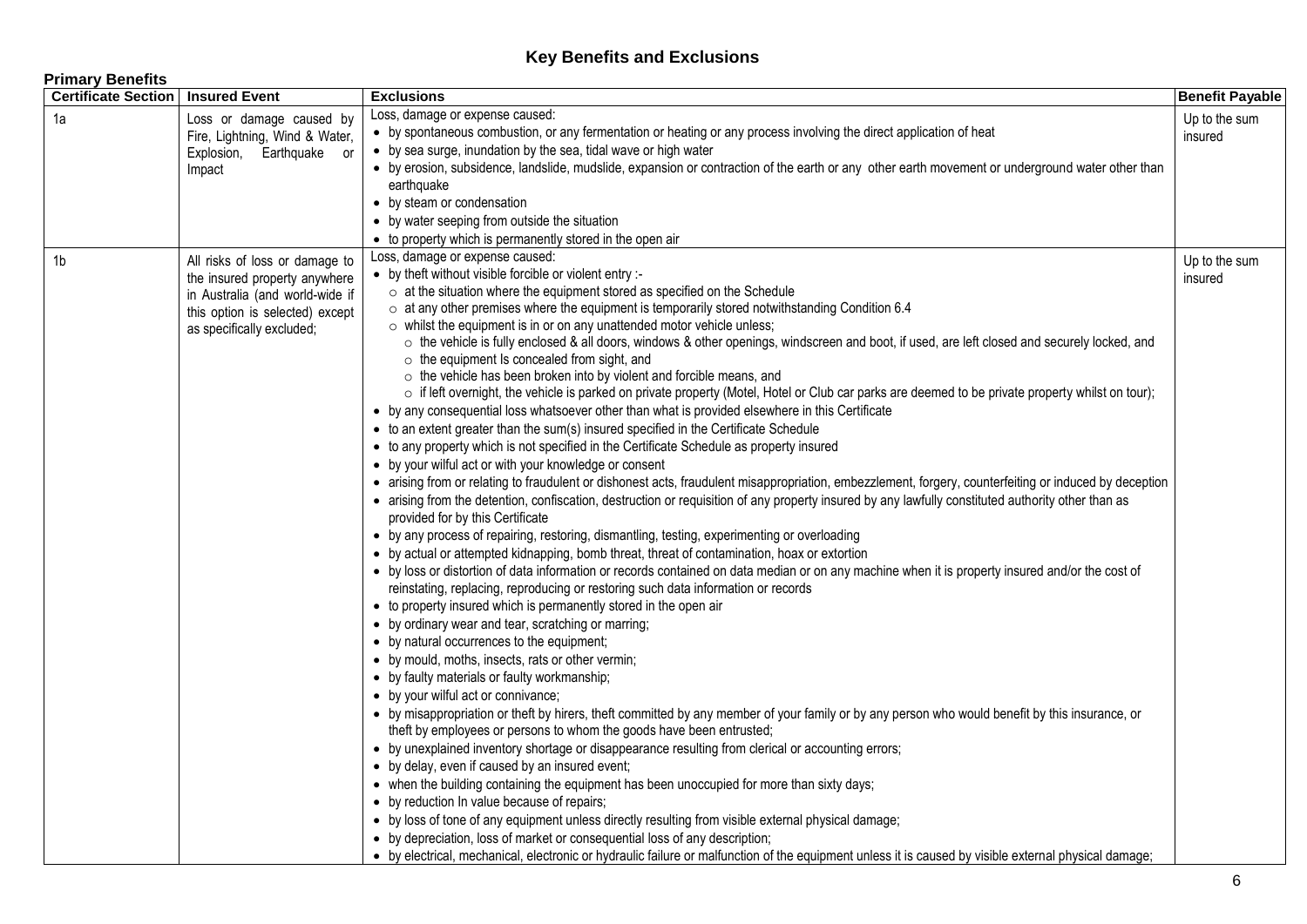|         | • by error or omission in design, plan or specification or failure of design or during testing.<br>• by electronic data loss                                                                                                                                                                                                                                                                                                                                                                                                                                                                                                                                                                                                                                                                                                                                                                                     |  |
|---------|------------------------------------------------------------------------------------------------------------------------------------------------------------------------------------------------------------------------------------------------------------------------------------------------------------------------------------------------------------------------------------------------------------------------------------------------------------------------------------------------------------------------------------------------------------------------------------------------------------------------------------------------------------------------------------------------------------------------------------------------------------------------------------------------------------------------------------------------------------------------------------------------------------------|--|
| 1 a & b | • moths, termites or other insects, vermin, rust or oxidation, mildew, mould, contamination or pollution, wet or dry rot, corrosion, change of colour,<br>dampness of atmosphere or other variations in temperature, evaporation, disease, inherent vice or latent defect, change in texture or finish, smut<br>or smoke from industrial operations<br>• wear and tear, fading, gradual deterioration, or developing flaws, normal upkeep or making good<br>• error and omission in design, plan or specification, or failure of design<br>• faulty material or faulty workmanship<br>• fault or defects known to you or your family whose knowledge in law could be deemed to be yours and which was not disclosed to the insurers at<br>the time the insurance was arranged<br>• computer virus<br>• data corruption caused by unauthorised amendment or erasure of data by electronic or non-electronic means |  |

#### **Additional Benefits and Exclusions**

| <b>Additional</b><br><b>Benefit</b> | <b>Insured Event</b>                                                                                                                               | <b>Exclusions</b>                                                                                                                       | <b>Benefit</b><br>Payable                                                                                                       |
|-------------------------------------|----------------------------------------------------------------------------------------------------------------------------------------------------|-----------------------------------------------------------------------------------------------------------------------------------------|---------------------------------------------------------------------------------------------------------------------------------|
|                                     | <b>Emergency Hire of Equipment</b><br>- we will pay the cost of hiring<br>similar equipment after a loss                                           | • Hire charges after the date of recovery of the insured equipment if it can be used                                                    | The reasonable<br>cost of hiring<br>replacement<br>equipment up to<br>a maximum of<br>30% of the sum<br>insured of the<br>item. |
| 2.                                  | Automatic Additions - we will<br>insure all similar equipment<br>purchased during the period of<br>insurance.                                      | • New equipment with a value exceeding 10% of the sum insured<br>• Equipment for which a receipt cannot be produced.                    | Limited to the<br>price paid by the<br>insured for the<br>equipment                                                             |
| 3.                                  | Hired/Loaned Equipment - we<br>will insure hired/loaned<br>equipment in your possession<br>that is of a similar nature to the<br>insured equipment | • Equipment for which you are not responsible for obtaining insurance;<br>• Hired/loaned equipment with a total value exceeding \$2,000 | \$2,000                                                                                                                         |

#### <span id="page-6-0"></span>**Exclusions to all sections**

<span id="page-6-1"></span>

| <b>Policy Sections</b> | <b>Exclusion</b>                                                                                                                  |  |
|------------------------|-----------------------------------------------------------------------------------------------------------------------------------|--|
| 1, 2 & 3               | • Extended Radioactive Contamination<br>• War and Civil War Exclusion<br>Terrorism Exclusion<br>Sanction Limitation and Exclusion |  |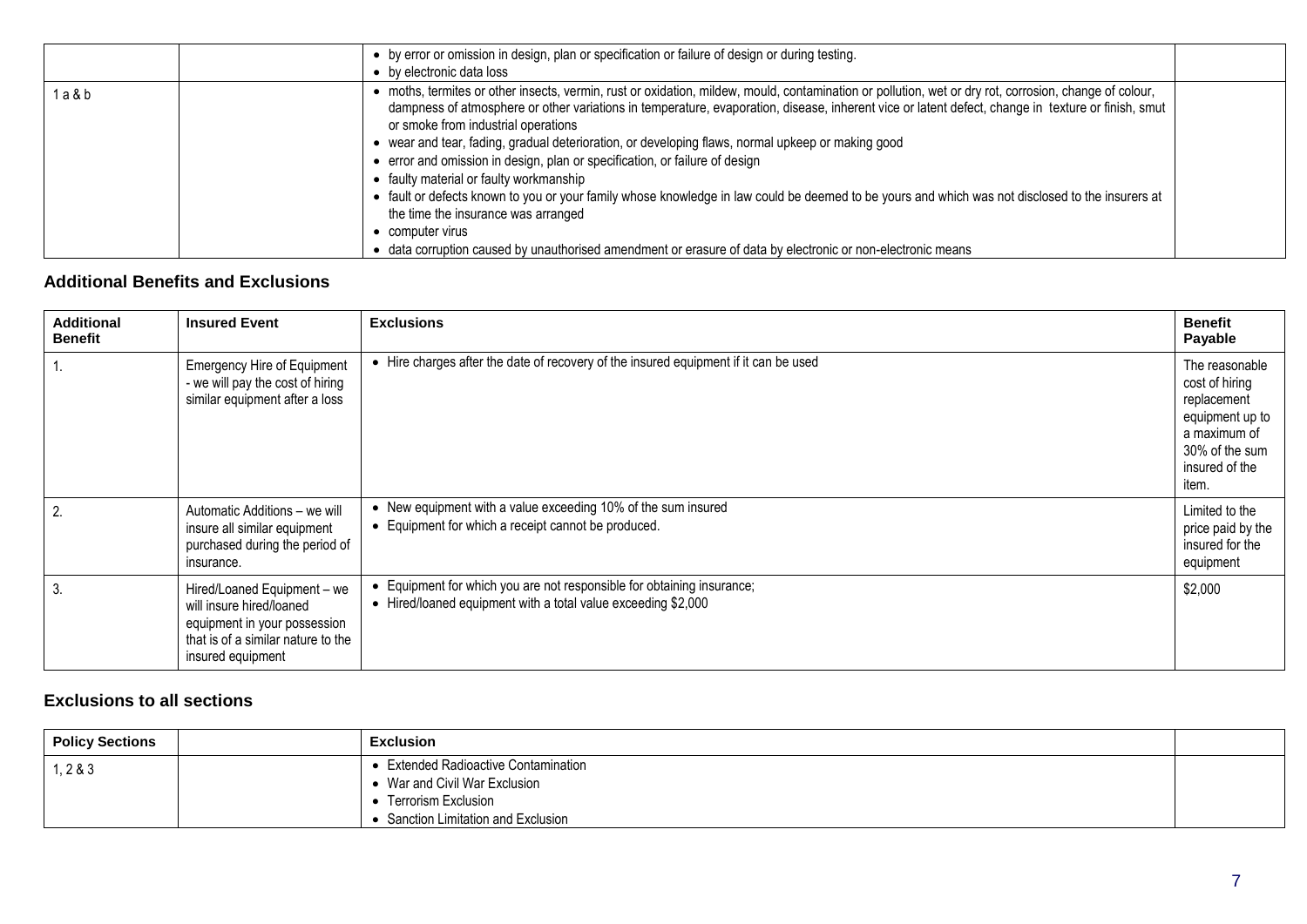### <span id="page-7-0"></span>**PART B – CERTIFICATE TERMS & CONDITIONS**

#### <span id="page-7-1"></span>**Meanings of special words in this Certificate**

In this Certificate, certain words have special meanings. They have the same meanings wherever they appear. These words are:

**"You"** or **"Your"** - means the insured(s) or client(s) named in the Schedule of Insurance.

The "**Insured"** means any person or company named in the Schedule

**"Named Insured"** means the person, persons, partnership, company, corporation or other entity specified as the Named Insured in the Schedule

**"Insured's Business"** means the business which is conducted by the Named Insured:

(a) as specified in the Schedule, and/or

(b) as described in the nature of business/activities/professional services question in the Proposal.

If the Named Insured should change its name and there is no other change which materially alters the risk, the Insured's Business will continue to be covered by this Certificate.

**"Insurer"** or **"Underwriter"** or **"Lloyd's Underwriters"** or **"we"** or **"our"** or **"us"** - means Certain Lloyd's Underwriters C/- AIS Insurance Brokers Pty Ltd ABN 36 543 825 719

**"Certificate of Insurance"** means the document issued by AIS and which principally identifies the client name(s), class of insurance, period of insurance, coverage summary, insured(s), business description, situation, property insured, limits of liability, the Certificate excess, endorsements, Insurer, and Certificate number.

**"Equipment"** means the property insured specified in the Schedule of Insurance.

**"Loss or damage"** means accidental physical loss or damage to your equipment.

**"Period of insurance"** means the period of time that we insure you for under this Certificate and which is specified in the Schedule of Insurance. The period of insurance starts on the "From" date shown in the Schedule of Insurance and ends at 4pm on the "To" date shown in the Schedule of Insurance.

**"Certificate excess"** means the amount specified in the Schedule of Insurance as the amount you will pay towards a claim.

**"Certificate Period"** means the period specified in the Schedule

**"Premium"** means the amount specified in the Schedule or in any endorsement to the Schedule you must pay us for the insurance you select including government charges. The Tax Invoice shows you the details.

**"Sum insured"** means the amount specified against each item of equipment in the Schedule of Insurance.

"**Business"** means the business as stated in the Schedule;

**"Documents"** means deeds, wills, agreements, maps, plans, books, letters, policies, certificates, forms and documents of any nature whatsoever, whether written, printed or reproduced by any method including computer records and electronic data material but shall not include bearer bonds or coupons, stamps, bank or currency notes or any other negotiable instrument.

"**Proposal**" means the written proposal made by the Insured to Us containing particulars and statements which, together with other information provided by the Insured, are considered as incorporated herein.

#### <span id="page-7-2"></span>**An Explanation of this Certificate**

**This Certificate is an insurance contract between you and the Insurer.** 

#### **This Insurance Certificate consists of:**

- vour application.
- the Certificate wording,
- your Schedule of Insurance, and
- any endorsement/s.

#### **In summary, this Certificate:**

- provides you with the insurance you select (details of which are shown in your Schedule of Insurance), and
- requires you to pay your premium including any relevant government charges.

#### **You must pay your premium by the dates advised to you by our agent, your broker or us;**

- when you first take out this Certificate, and
- each year when you accept any offer we may make to renew this Certificate. This is because a renewal is a new contract of insurance with the Insurer.

#### **It is also important that you:**

- read your Certificate and Schedule of Insurance carefully, and
- check that the details on your Schedule of Insurance are correct and up to date,
- and keep this booklet and your Schedule of Insurance together in a safe place.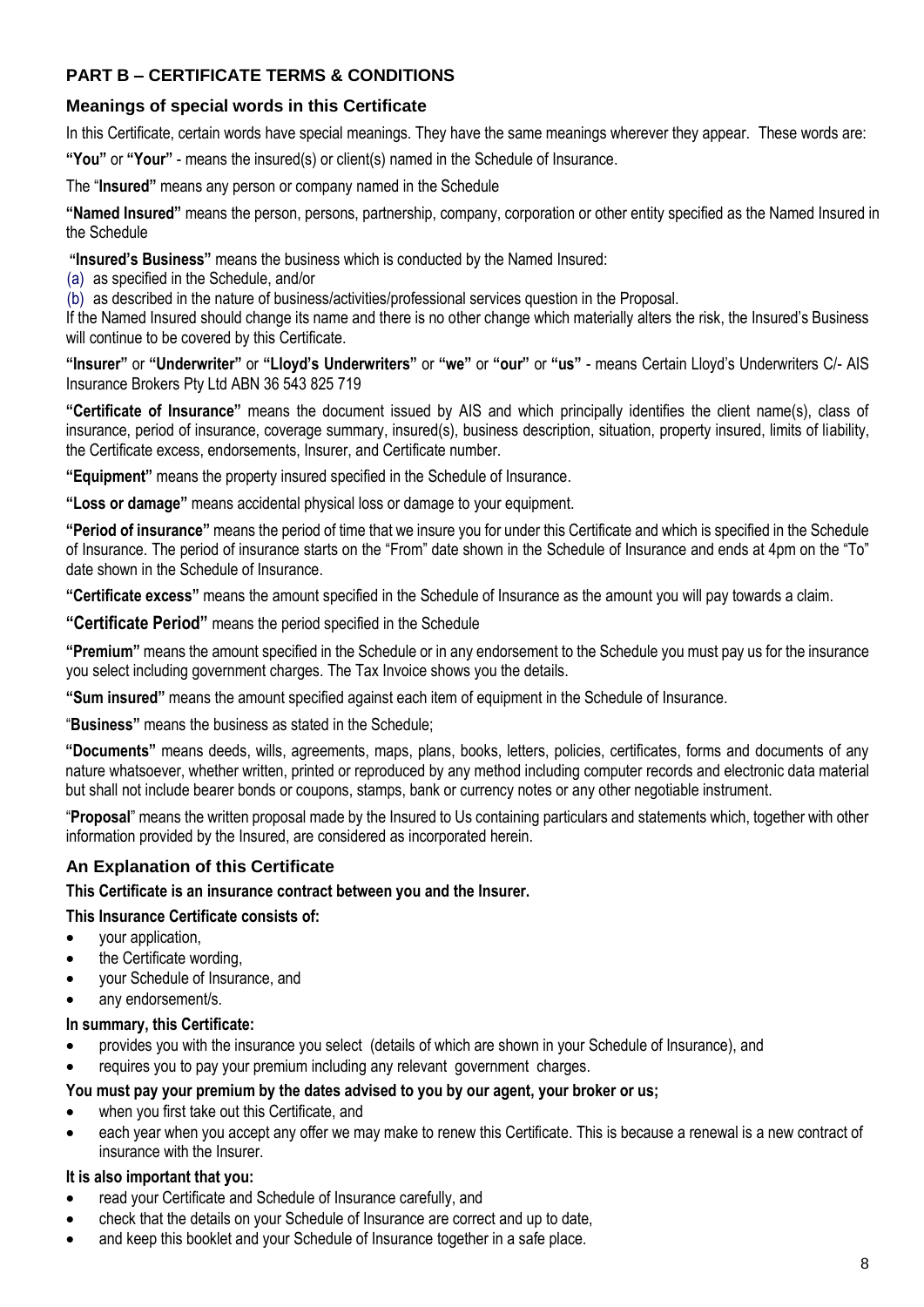#### **Section 1 - Loss of or Damage to your Equipment**

#### <span id="page-8-0"></span>**What loss or damage to your equipment is covered?**

You can claim for loss or damage to your equipment only if:

- the event occurs during the period of insurance, and
- the loss or damage is caused by one or more of the events we describe in the "We will pay you for" provisions below, and that loss or damage is not excluded by the "General Exclusions " application to Sections 1.

#### **We will pay you for:**

#### <span id="page-8-1"></span>**Cover A: Fire & Perils**

We will indemnify you, up to the sum insured specified for each item specified on the Schedule, in respect of physical loss or damage directly caused by the following events ;

#### **Insured Events But excluding**

**Fire** loss or damage caused by spontaneous combustion, fermentation, heating or any process involving the application of heat

**Lightning Lightning loss or damage caused by spontaneous combustion, fermentation,** heating or any process involving the application of heat

**Wind & Water but not loss or damage** 

- a. by sea surge, inundation by the sea, tidal wave or high water
- b. by erosion, subsidence, landslide, mudslide, expansion or contraction of the earth or any other earth movement or underground water other than earthquake
- c. by steam or condensation
- d. by water seeping from outside the situation
- e. to property which is permanently stored in the open air

#### **Impact by**:

- a. vehicles designed for use on land
- b. animals, excluding animals kept at the situation
- c. a falling tree or part of a tree

#### **Explosion**

**Earthquake**, subterranean fire or Volcanic eruption

**Impact by aircraft** or articles dropped from them.

The acts of:

- a. persons taking part in riots or civil commotion or strike or lock-outs or persons taking part in labour disturbances or malicious persons acting on behalf of or in connection with any political organization
- b. any lawfully constituted authority in connection with the acts referred to in a. above.

**Fire extinguishment costs** to a maximum of \$5,000 covering :

a. wages of your employees

b. the cost of replenishment of fire fighting appliances the cost you are liable for under any Fire Brigade Act or similar legislation, provided always that our liability in respect of these costs shall be limited to those necessarily and reasonably incurred in extinguishing fires at or adjoining the location of the property insured by this section or immediately threatening to involve such property

**The cost of removal, storage and disposal of debris** as a direct result of an insured event up to a maximum amount of \$5,000

**Vandalism Vandalism loss or damage by any member of your family or any persons to** whom you may have loaned the insured property.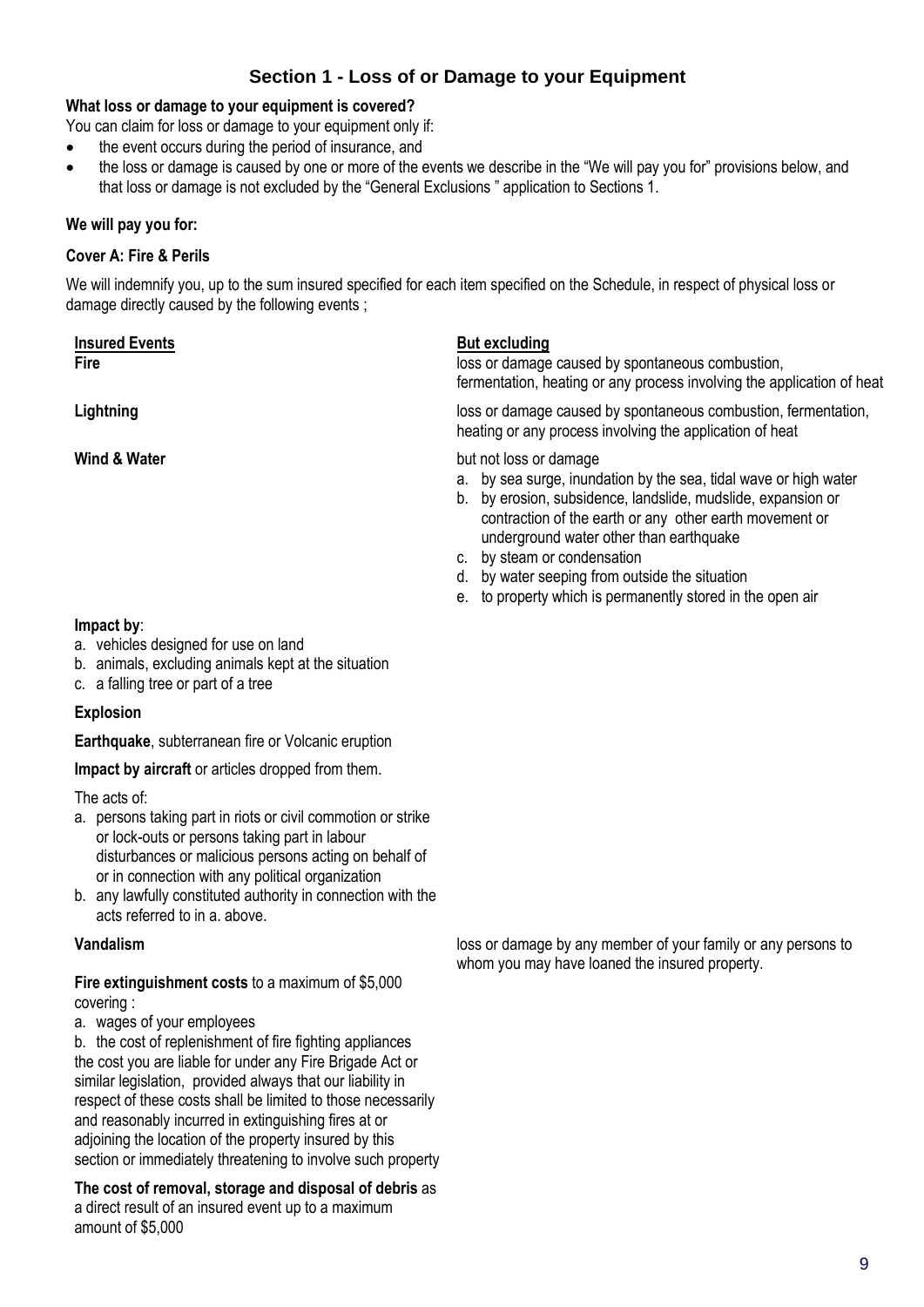#### <span id="page-9-0"></span>**Cover B: Theft, Accidental Damage & Transit Cover for your equipment insured:**

We will indemnify you against loss or damage to the equipment specified in your Schedule caused by Theft and Accidental Damage, including whilst in transit, anywhere in Australia & New Zealand

#### **What loss or damage to your equipment is NOT covered?**

The exclusions that apply to this Certificate are detailed under Section 1 - "Exclusions applicable to section 1" and under "General Exclusions" applicable to Sections 1.

The conditions that apply are detailed under "General Conditions".

#### **How much will we pay you for loss or damage to your equipment?**

Provided that our liability shall in no case exceed the sum insured in respect of each item of the Property Insured described in the Certificate Schedule or any amendment confirmed by us, or in respect of the whole of the total sum insured, plus any Additional Benefits covered by this Certificate.

We will, at our option:

- a) replace the property with new property being the nearest equivalent available
- b) repair the property to a condition equal to but not better or more extensive than its condition immediately prior to the loss
- c) pay you the cost of such replacement or repair, whichever is the less.

#### <span id="page-9-1"></span>**Claims Conditions applicable to Section 1**

#### **GST settlement provisions**

Notwithstanding the payment provisions contained in this Certificate, we will pay you or the third party:

- where you or the third party cannot claim an input tax credit in respect of the cost of repairs
- where you or the third party can claim an input tax credit in respect of the cost of repairs or replacement to make good the loss, the amount(s) payable as detailed in this Certificate, less any input tax credits available to you or the third party in respect of the loss.

#### <span id="page-9-2"></span>**Additional Benefits (applicable to Section 1)**

#### **1. Emergency Hire of Equipment**

In addition to the sum insured, we will pay the reasonable cost incurred to hire similar equipment after a loss provided:

- we will not pay the hire charges incurred after the date of recovery of your equipment providing it can be used
- cover will cease upon settlement of the claim
- reasonable costs does not included delay in you providing documentation or information for the claim
- the maximum amount payable under the benefit is 30% of the sum insured of the item

#### **2. Automatic Additions**

In addition to the sum insured, we will insure all similar equipment purchased by you during the period of insurance, provided:

- the total sum insured of the new equipment does not exceed 10% of the original total sum insured
- cover under this benefit is limited to the price paid by the insured for this equipment
- a receipt for the original purchase is provided to us in the event of a claim under this benefit

#### **3. Hired / Loaned Equipment**

In addition to the sum insured, we will insure hired / loaned equipment of a similar nature to the insured equipment in your possession provided:

- the insured is responsible for insuring them
- the items are not insured under any other Certificate of insurance
- the total value of the hired or loaned equipment in the insured's possession at the time of a loss does not exceed \$2,000.

#### **4. Worldwide Cover**

If shown as insured in the schedule, and subject to payment of an additional premium, this Certificate extends to provide cover Worldwide on the items specified, and for the period specified up to a maximum of 90 days in the aggregate for all overseas travel during the policy period.

The following countries will still be excluded should this additional benefit apply:

 all countries on the "Do Not Travel" and "Reconsider Your Need to Travel" lists as detailed by the Australian Government Department of Foreign Affairs and Travel website[: http://www.smarttraveller.gov.au/](http://www.smarttraveller.gov.au/)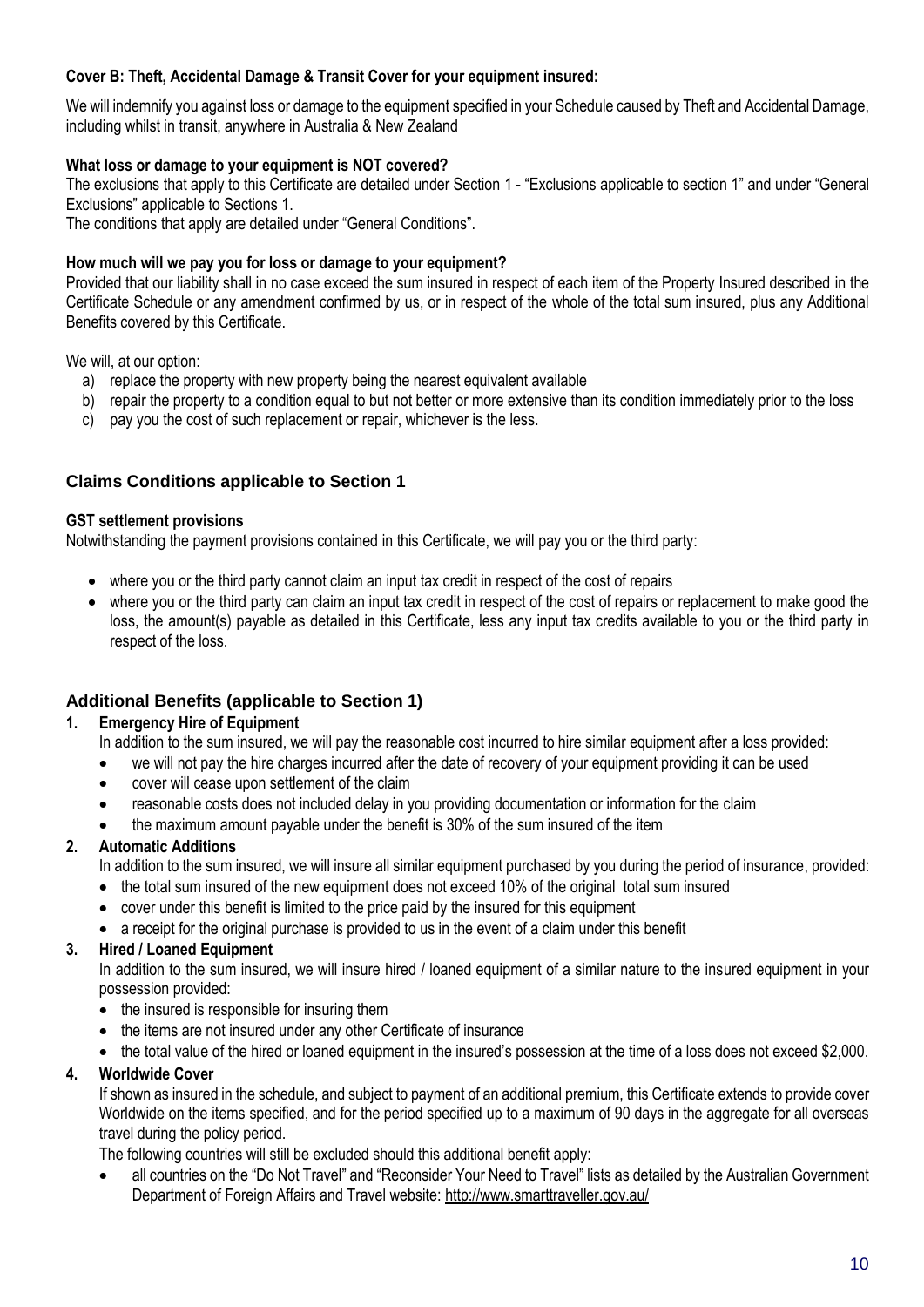#### <span id="page-10-0"></span>**Exclusions applicable to Section 1**

There is no cover for loss damage or expense caused:

- 1. by theft without visible forcible or violent entry :
	- a. at the situation where the equipment stored as specified on the Schedule
	- b. at any other premises where the equipment is temporarily stored notwithstanding Condition 6.4
	- c. whilst the equipment is in or on any unattended motor vehicle unless;
		- i) the vehicle is fully enclosed and all doors, windows and other openings, windscreen and boot, if used, are left closed and securely locked, and
		- ii) the equipment Is concealed from sight, and
		- iii) the vehicle has been broken into by violent and forcible means, and
		- iv) if left overnight, the vehicle is parked on private property (Motel, Hotel or Club car parks are deemed to be private property whilst on tour);
- 2. by any consequential loss whatsoever other than what is provided elsewhere in this Certificate
- 3. to an extent greater than the sum(s) insured specified in the Certificate Schedule
- 4. to any property which is not specified in the Certificate Schedule as property insured
- 5. by your wilful act or with your knowledge or consent
- 6. arising from or relating to fraudulent or dishonest acts, fraudulent misappropriation, embezzlement, forgery, counterfeiting or induced by deception
- 7. arising from the detention, confiscation, destruction or requisition of any property insured by any lawfully constituted authority other than as provided for by this Certificate
- 8. by any process of repairing, restoring, dismantling, testing, experimenting or overloading
- 9. by actual or attempted kidnapping, bomb threat, threat of contamination, hoax or extortion
- 10. by loss or distortion of data information or records contained on data median or on any machine when it is property insured and/or the cost of reinstating, replacing, reproducing or restoring such data information or records
- 11. to property insured which is permanently stored in the open air
- 12. by ordinary wear and tear, scratching or marring;
- 13. by natural occurrences to the equipment;
- 14. by mould, moths, insects, rats or other vermin;
- 15. by faulty materials or faulty workmanship;
- 16. by your wilful act or connivance;
- 17. by misappropriation or theft by hirers, theft committed by any member of your family or by any person who would benefit by this insurance, or theft by employees or persons to whom the goods have been entrusted;
- 18. by unexplained inventory shortage or disappearance resulting from clerical or accounting errors;
- 19. by delay, even if caused by an insured event;
- 20. when the building containing the equipment has been unoccupied for more than sixty days;
- 21. by reduction In value because of repairs;
- 22. by loss of tone of any equipment unless directly resulting from visible external physical damage;
- 23. by depreciation, loss of market or consequential loss of any description;
- 24. by the cost of reproducing or re-writing electronic or other data, records, and the like;
- 25. by electrical, mechanical, electronic or hydraulic failure or malfunction of the equipment unless it is caused by visible external physical damage;
- 26. by error or omission in design, plan or specification or failure of design or during testing.
- 27. by electronic data loss

#### **We may also refuse to pay if:**

- a) you do not do what your duty of disclosure requires you to do (refer to the Product Disclosure Statement), or
- b) in applying for this insurance or when making a claim, you: are not truthful, or
	- have not given us accurate and complete information, or
	- have not told us something when you should have.
- c) you or anyone acting on your behalf uses fraud, or any fraudulent means or devices to obtain any benefit under this Certificate,
- d) you do not at all times take reasonable measures to protect your equipment by minimising the risks of theft, or loss or damage caused by any of the events insured against.

#### <span id="page-10-1"></span>**Exclusions specific to Section 1 - Cover A:**

There is no cover under Cover A for loss or damage caused by Theft, Accidental Damage & Transit.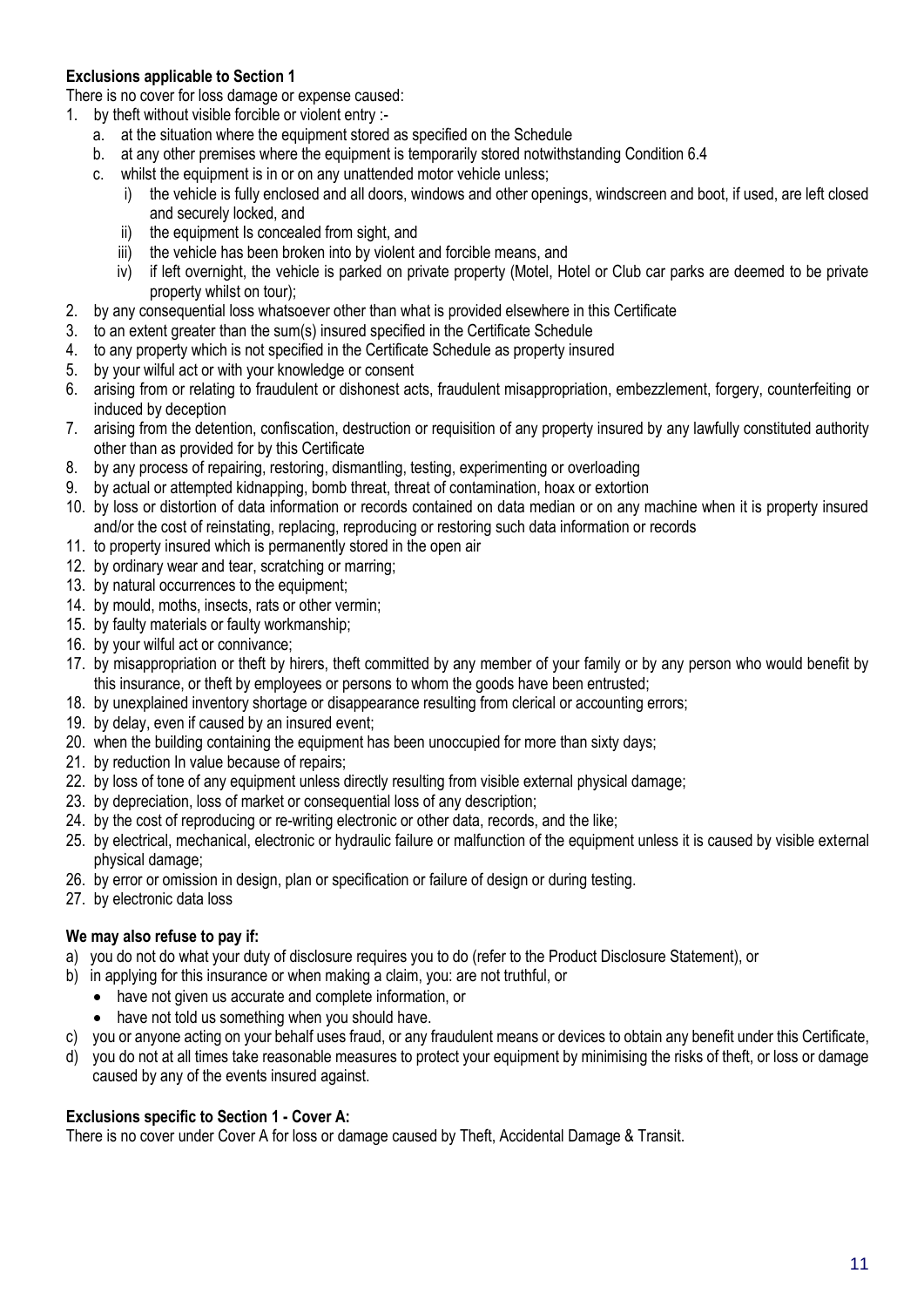#### <span id="page-11-0"></span>**Exclusions specific to Section 1 - Cover B:**

There is no cover under Cover B for loss or damage caused by

- 1. fire, lightning, wind & water, impact by vehicles, animals or by falling trees, earthquake, subterranean fire or volcanic eruption, impact by aircraft or objects dropped there from, the acts of persons taking part in riots or civil commotion or strike or lockouts or persons taking part in labour disturbances or malicious persons acting on behalf of or in connection with any political organization, or vandalism.
- 2. mechanical, hydraulic, electrical or electronic breakdown, failure, malfunction or derangement of any machine or electrical or electronic device
- 3. moths, termites or other insects, vermin, rust or oxidation, mildew, mould, contamination or pollution, wet or dry rot, corrosion, change of colour, dampness of atmosphere or other variations in temperature, evaporation, disease, inherent vice or latent defect, change in texture or finish, smut or smoke from industrial operations
- 4. wear and tear, fading, gradual deterioration, or developing flaws, normal upkeep or making good
- 5. error and omission in design, plan or specification, or failure of design
- 6. faulty material or faulty workmanship
- 7. fault or defects known to you or your family whose knowledge in law could be deemed to be yours and which was not disclosed to the insurers at the time the insurance was arranged
- 8. computer virus
- 9. data corruption caused by unauthorised amendment or erasure of data by electronic or non-electronic means
- 10. loss destruction or damage to any property which is not specified in the Certificate Schedule as property insured

#### <span id="page-11-1"></span>**General Conditions Applicable to Section 1**

#### **1. Insurer's rights**

We shall at all reasonable times have the right to inspect and examine any equipment.

#### **2. Law and Practice**

This Certificate is subject to Australian law, including the Insurance Contracts Act 1984. It is also subject to Australian iurisdiction.

#### **3. Your obligation to take precautions**

You shall at all times take reasonable precautions to prevent any event or Occurrence which may give rise to liability under this Certificate and take reasonable measures to protect your equipment by minimising the risks of theft or loss or damage caused by any of the events insured against.

#### **4. Other insurance**

You must tell us about any other insurance covering the equipment and if the Insured has other insurance that is applicable to the Occurrence or liability (or which would be applicable if this Certificate did not exist) such insurance shall be primary to the cover afforded by this Certificate and the Underwriters shall not be liable to indemnify the Insured in respect of any Occurrence or liability until such other insurance is exhausted.

#### **5. Subrogation**

When we settle a claim, we may endeavour to pursue recovery rights against the carrier or any other third party who caused the loss injury or damage. You authorise us to act in your name in such recovery action, and undertake to give us reasonable assistance in such actions. The insured shall do nothing to prejudice such rights of recovery.

If we make any recovery as a result of such action you may only recover from us any amount by which the amount recovered by us exceeded the amount paid to you by us in relation to the loss.

#### **6. Alteration of Risk.**

This Certificate covers the risk as You have represented it to us. If there is a material change You should ask us to provide cover by Endorsement.

Insurers shall not be liable for destruction or damage to any Property Insured caused or contributed to by an alteration after the commencement of this Contract:

- i. in the trade or manufacture carried on, or whereby the nature of the occupation or other circumstances affecting the Building containing the Property Insured be changed in such a way as to increase the risk of destruction or damage; or
- ii. whereby the Building containing the Property Insured becomes unoccupied, and so remains for a period of more than 60 days; or
- iii. whereby the Insured's interest ceased except by will or operation of law; or
- iv. whereby the situation where the equipment is usually stored as specified on the Certificate schedule alters during any period of insurance and the security is less than the security detailed in your most recent proposal form completed for this Certificate of insurance unless the Insured shall give written notice to Insurers of such alteration prior to the alteration becoming effective and its being allowed by Endorsement and/or Certificate.

#### **7. Assignment of interest**

No change in, or modification of, or assignment of interest under this Certificate shall be effective except when made by written endorsement to this Certificate and signed by an authorised employee of Us.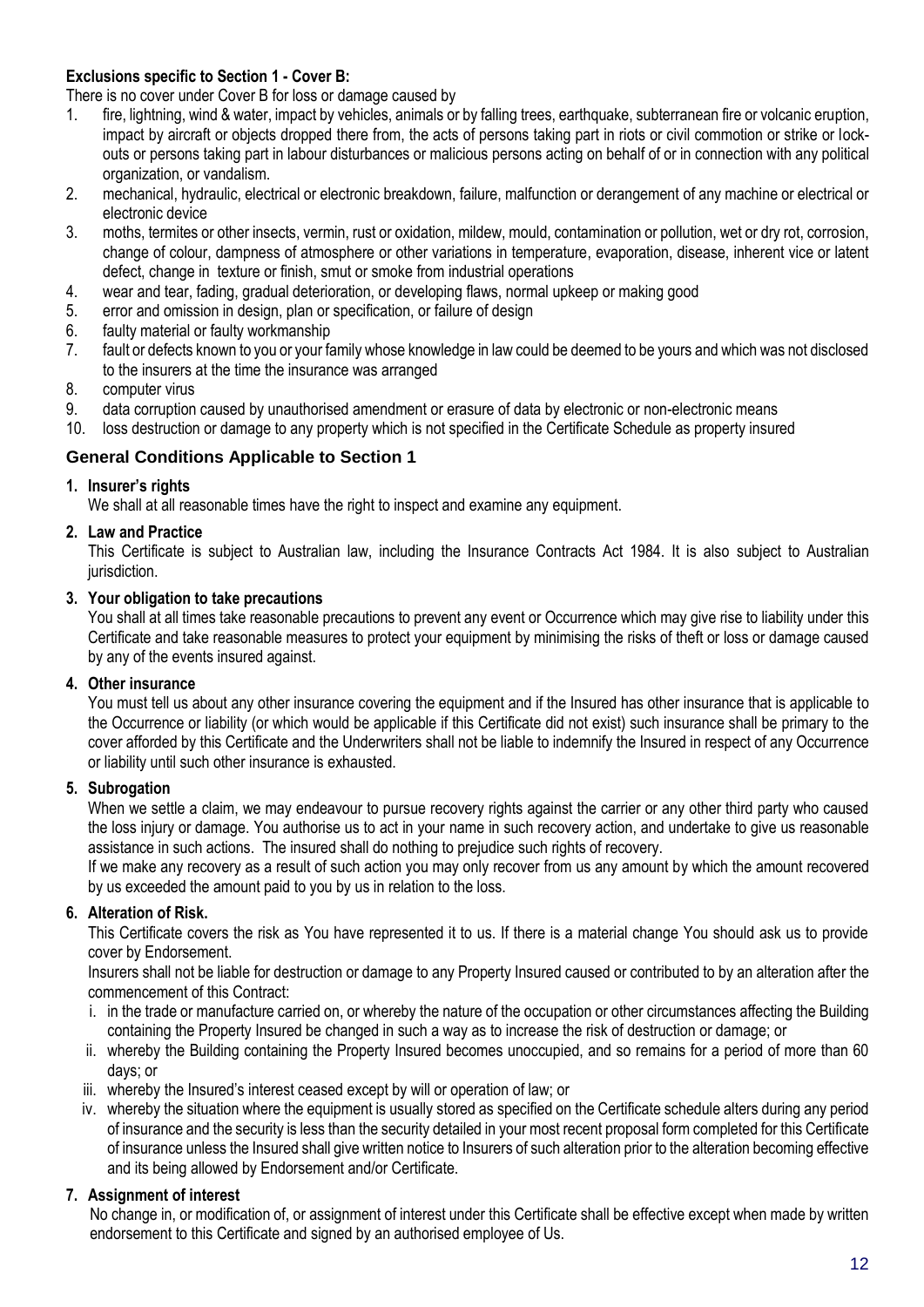#### **8. Australia Terrorism Insurance Act 2003 Notice**

The Underwriters have treated this insurance (or part of it) as an Insurance to which the Australia Terrorism Insurance Act 2003 (ATIA) applies.

ATIA and the supporting regulations made under the Act deem cover into certain policies and provide that the Terrorism exclusion to which this Insurance is subject shall not apply to any "eligible terrorism loss" as defined in ATIA.

Any coverage established by ATIA is only in respect of any "eligible terrorism loss" resulting from a "terrorist act" which is a "declared terrorist incident" as defined in ATIA. The Terrorism exclusion to which this Insurance is subject applies in full force and effect to any other loss and any act or event that is not a "declared terrorist incident".

All other terms, conditions, insured coverage and exclusions of this Insurance including applicable limits and deductibles remain unchanged.

If any or all of the Underwriters have reinsured this Insurance with the Australian Reinsurance Pool Corporation, then any such Underwriters will not be liable for any amounts for which they are not responsible under the terms of ATIA due to the application of a "reduction percentage" as defined in ATIA which results in a cap on the Underwriter's liability for payment for "eligible terrorism losses".

#### **9. Electronic Date Recognition Exclusion (E,D,R,E)**

This Certificate does not cover any loss, damage, cost, claim or expense, whether preventative remedial or otherwise, directly or directly arising out of or relating to:

- (a) the calculation, comparison, differentiation, sequencing or processing of date involving the date change to the year 2000, or any other date change, including leap year calculations, by any computer system, hardware, programme or software and/or microchip, integrated circuit or similar device in computer equipment or non-computer equipment, whether the property of the insured or not
- (b) any changes, alteration, or modification involving the date change to the year 2000, or any other date change including leap year calculations, by any computer system, hardware, programme or software and/or microchip, integrated circuit or similar device in computer equipment or non-computer equipment, whether the property of the insured or not

This clause applies regardless of any other clause or event that contributes concurrently or in any sequence to the loss, damage, cost claim or expense.

#### <span id="page-12-0"></span>**General Exclusions Applicable to Section 1**

The Extended Radioactive Contamination Exclusion Clause, the Terrorism Exclusion Clause and the War and Uprisings Clause shall be paramount and shall override anything contained in this insurance inconsistent therewith. In the event of conflict between these clauses, the Extended Radioactive Contamination Clause shall prevail.

#### **1. Extended Radioactive Contamination and Explosive Nuclear Assemblies**

This Policy does not cover

(a) loss or destruction of or damage to any property whatsoever or any loss or expense whatsoever resulting or arising therefrom or any consequential loss

(b) any legal liability of whatsoever nature directly or indirectly caused by or contributed to by or arising from

(i) ionising radiations or contamination by radioactivity from any nuclear fuel or from any nuclear waste from the combustion of nuclear fuel

(ii) the radioactive, toxic, explosive or other hazardous properties of any explosive nuclear assembly or nuclear component thereof.

#### **2. War and Civil War Exclusion**

Notwithstanding anything to the contrary contained herein this Policy does not cover Loss or Damage directly or indirectly occasioned by, happening through or in consequence of war, invasion, acts of foreign enemies, hostilities (whether war be declared or not), civil war, rebellion, revolution, insurrection, military or usurped power or confiscation or nationalisation or requisition or destruction of or damage to property by or under the order of any government or public or local authority.

#### **3. Terrorism Exclusion**

Notwithstanding any provision to the contrary within this insurance or any endorsement thereto it is agreed that this insurance excludes loss, damage, cost or expense of whatsoever nature directly or indirectly caused by, resulting from or in connection with any act of terrorism regardless of any other cause or event contributing concurrently or in any other sequence to the loss.

For the purpose of this endorsement an act of terrorism means an act, including but not limited to the use of force or violence and/or the threat thereof, of any person or group(s) of persons, whether acting alone or on behalf of or in connection with any organisation(s) or government(s), committed for political, religious, ideological or similar purposes including the intention to influence any government and/or to put the public, or any section of the public, in fear.

This endorsement also excludes loss, damage, cost or expense of whatsoever nature directly or indirectly caused by, resulting from or in connection with any action taken in controlling, preventing, suppressing or in any way relating to any act of terrorism.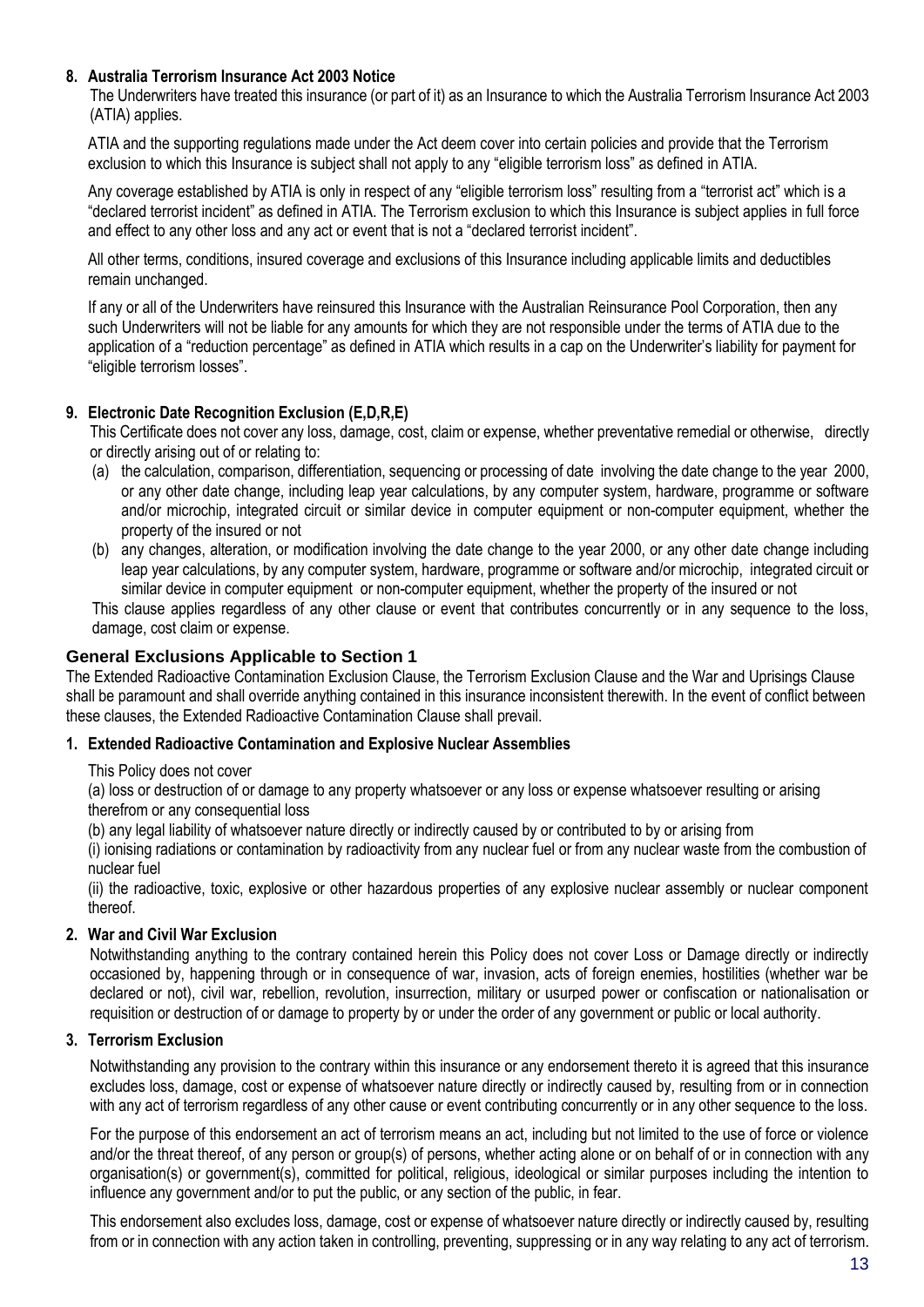If the Underwriters allege that by reason of this exclusion, any loss, damage, cost or expense is not covered by this insurance the burden of proving the contrary shall be upon the Assured.

In the event any portion of this endorsement is found to be invalid or unenforceable, the remainder shall remain in full force and effect.

If the Underwriters allege that by reason of this exclusion, any loss, damage, cost or expense is not covered by this insurance the burden of proving the contrary shall be upon the Assured.

In the event any portion of this endorsement is found to be invalid or unenforceable, the remainder shall remain in full force and effect.

#### **4. Sanction Limitation and Exclusion**

No (re)insurer shall be deemed to provide cover and no (re)insurer shall be liable to pay any claim or provide any benefit hereunder to the extent that the provision of such cover, payment of such claim or provision of such benefit would expose that (re)insurer to any sanction, prohibition or restriction under United Nations resolutions or the trade or economic sanctions, laws or regulations of the European Union, United Kingdom or United States of America.

#### **5. Property Cyber and Data Exclusion**

1 Notwithstanding any provision to the contrary within this Policy or any endorsement thereto this Policy excludes any:

1.1 Cyber Loss;

1.2 loss, damage, liability, claim, cost, expense of whatsoever nature directly or indirectly caused by, contributed to by, resulting from, arising out of or in connection with any loss of use, reduction in functionality, repair, replacement, restoration or reproduction of any Data, including any amount pertaining to the value of such Data;

regardless of any other cause or event contributing concurrently or in any other sequence thereto.

2 In the event any portion of this endorsement is found to be invalid or unenforceable, the remainder shall remain in full force and effect.

3 This endorsement supersedes and, if in conflict with any other wording in the Policy or any endorsement thereto having a bearing on Cyber Loss or Data, replaces that wording.

#### **Definitions**

4 Cyber Loss means any loss, damage, liability, claim, cost or expense of whatsoever nature directly or indirectly caused by, contributed to by, resulting from, arising out of or in connection with any Cyber Act or Cyber Incident including, but not limited to, any action taken in controlling, preventing, suppressing or remediating any Cyber Act or Cyber Incident.

5 Cyber Act means an unauthorised, malicious or criminal act or series of related unauthorised, malicious or criminal acts, regardless of time and place, or the threat or hoax thereof involving access to, processing of, use of or operation of any Computer System.

#### 6 Cyber Incident means:

6.1 any error or omission or series of related errors or omissions involving access to, processing of, use of or operation of any Computer System; or

6.2 any partial or total unavailability or failure or series of related partial or total unavailability or failures to access, process, use or operate any Computer System.

#### 7 Computer System means:

7.1 any computer, hardware, software, communications system, electronic device (including, but not limited to, smart phone, laptop, tablet, wearable device), server, cloud or microcontroller including any similar system or any configuration of the aforementioned and including any associated input, output, data storage device, networking equipment or back up facility, owned or operated by the Insured or any other party.

8 Data means information, facts, concepts, code or any other information of any kind that is recorded or transmitted in a form to be used, accessed, processed, transmitted or stored by a Computer System.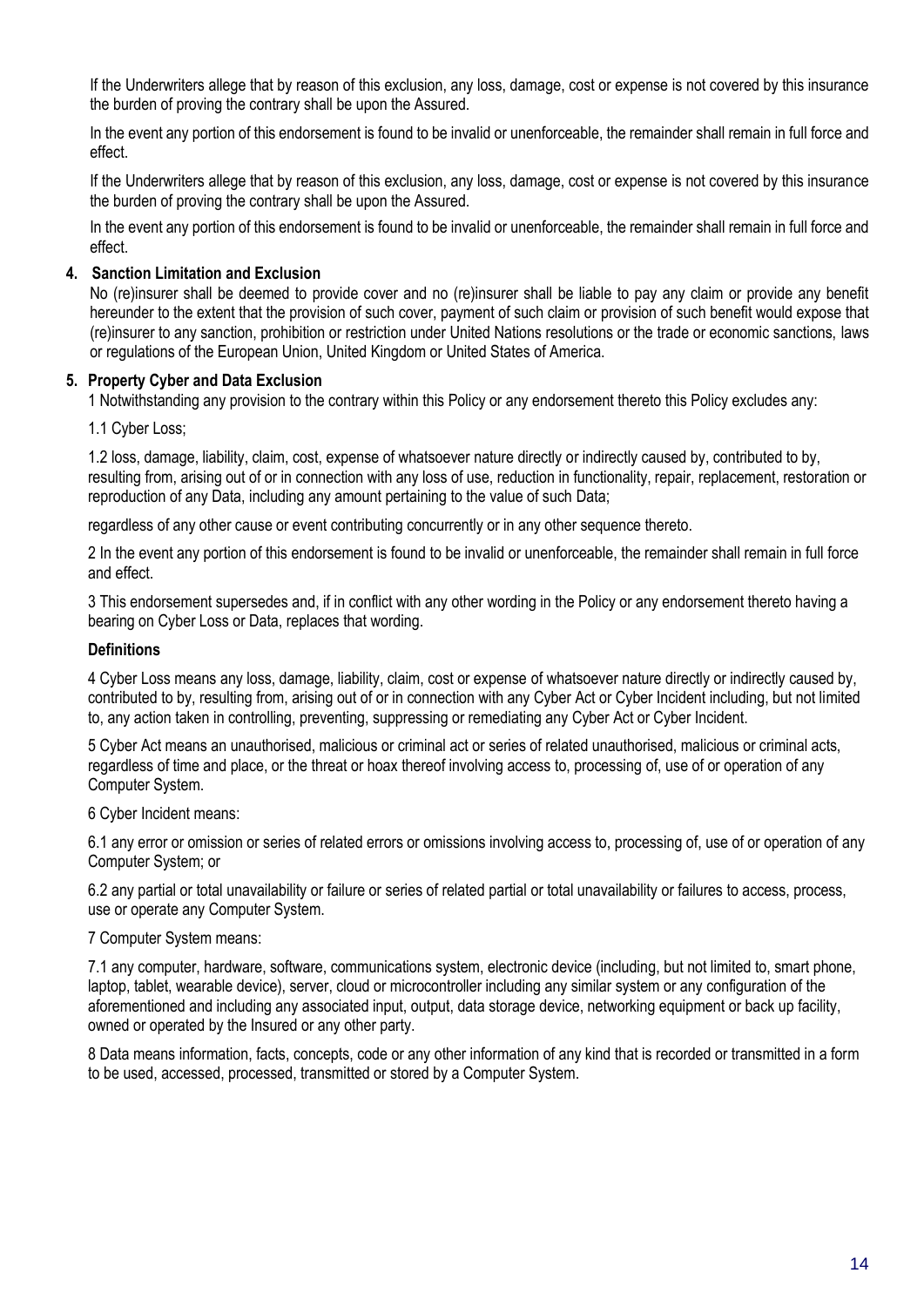#### **6. Cyber and Data Exclusion**

The following exclusions apply to the whole of the contract.

**We** will not pay for any:

(a) Cyber

loss, damage, liability, cost or expense caused deliberately or accidentally by:

i. the use of or inability to use any application, software, or programme;

ii. any computer virus; iii. any computer related hoax relating to i and/or ii above.

(b) Electronic Data

loss of or damage to any electronic data (for example files or images) wherever it is stored.

#### <span id="page-14-0"></span>**7. PFAS Exclusion**

Notwithstanding any provision to the contrary, this Policy shall exclude any:

- (a) perfluorinated compounds (PFCs) including, but not limited to, perfluoroalkyl and polyfluorinated alkyl substances (PFAS), perfluorooctane sulfonate (PFOS), perfluorooctanoic acid (PFOA), perfluoroether carboxylic and sulfonic acids (PFECAs and PFESAs, respectively), and any related products and chemicals, including any constituents of, additives to, derivative of or degradation by products thereof;
- (b) any hexafluoropropylene oxide dimer acid (HFPO-DA), GenX, and any other replacement PFOA or any chemical included on the U.S. Environmental Protection Agency's PFAS Research List*,* [Regulations Amending](https://pollution-waste.canada.ca/environmental-protection-registry/regulations/view?Id=131)  [the Prohibition of Certain Toxic Substances Regulations, 2012](https://pollution-waste.canada.ca/environmental-protection-registry/regulations/view?Id=131) (Canada)*,* European Chemical Agency (ECHA), or any similar federal, state, local or foreign act, statute, regulation, ordinance, requirement or law (including additions and amendments thereto).and chemicals, including any constituents of, additives to or derivaties or degradation by products thereof.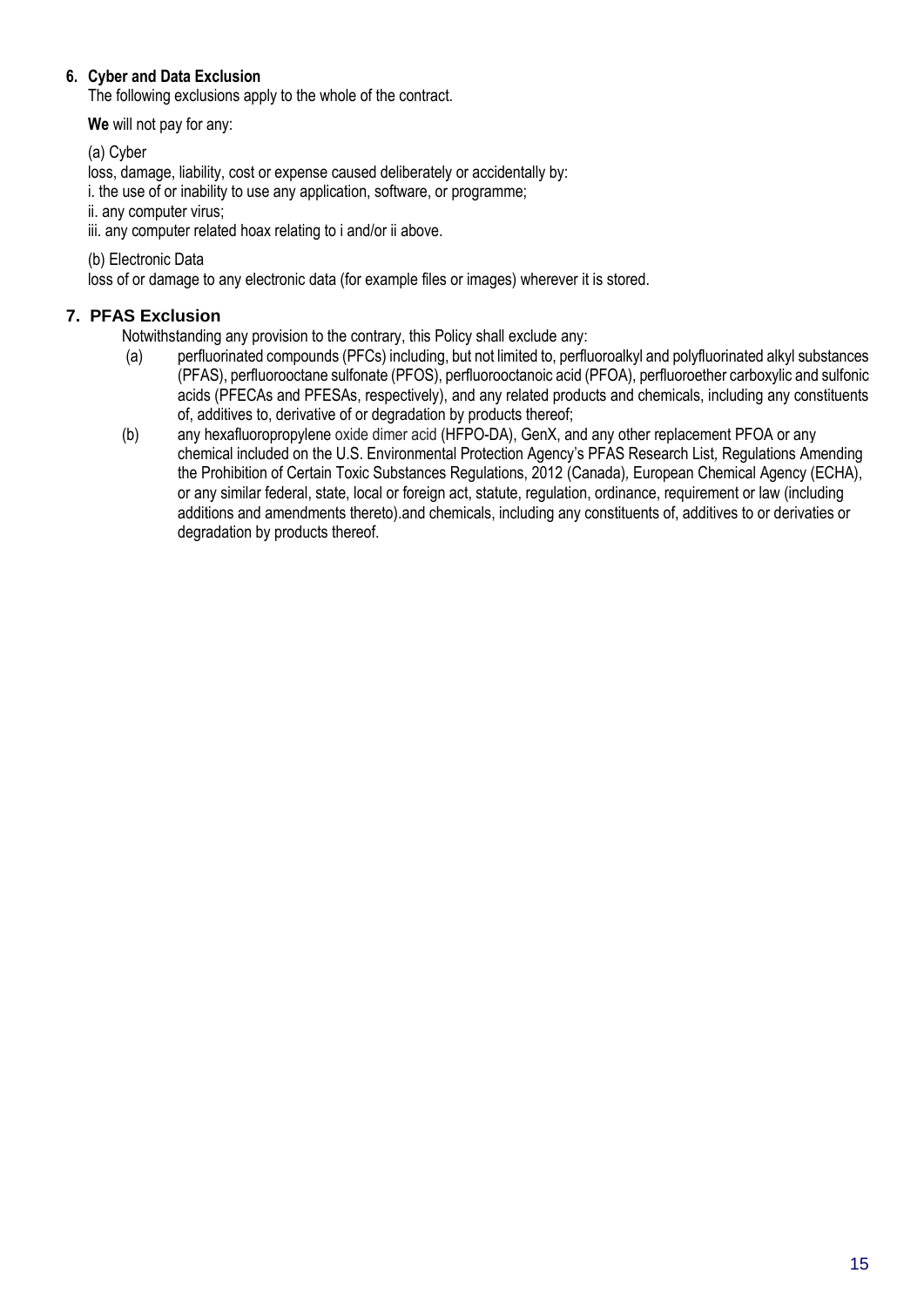#### **How to make a claim under this Certificate**

If You suffer any loss or damage or any Occurrence which may give rise to a claim and as a condition precedent to Your right to be indemnified under this Certificate You must;

- a) take immediate steps to minimise the loss or damage and take all reasonable steps and protective measures to prevent further loss;
- b) promptly notify us in writing of any Occurrence providing us with all information which is available to You;
- c) You must forward on immediately any claim or notice of proceedings for which the Underwriters may be required to indemnify the Insured once You are upon receipt of them and any other correspondence or information regarding the claim or proceedings. d) inform the Police if equipment is lost or if theft or malicious damage or any other crime is suspected;
- 
- e) lodge a written claim on the carrier within 3 days if the equipment was in transit and not in your care. If you are unable to fully quantify the extent of damage, still lodge a written claim, advising that further details will be forwarded once the claim is quantified;
- f) not carry out repairs (except as allowed in (a) above) until we have had the opportunity to examine the damage and have authorised such repairs;
- g) within thirty (30) days submit in writing full particulars of any claim and supply all such information and documentation as we may reasonably require:

h) preserve any damaged equipment and make it available for inspection by our representative or agent (incl a loss assessor). No admission, offer, promise, payment or indemnity shall be made or given by or on behalf of the Insured without the prior written

consent of the Underwriters.

#### <span id="page-15-0"></span>**Discharge of Payment**

In connection with any claim against the Insured the Underwriters may at any time pay to the Insured a sum equal to the Limit of Indemnity or any lesser amount for which such claim can be settled. Upon payment of such sums the Underwriters shall be entitled to relinquish the control of such claim and be under no further liability in connection therewith except for Legal Costs which the Underwriters have already agreed in writing to pay in respect of matters prior to the date of such payment. However where the Limit of Indemnity is stated to be inclusive of all costs and expenses if a payment exceeding the Limit of Indemnity has to be made to dispose of a claim the liability of the Underwriters to pay all costs and expenses in connection therewith shall be limited to such proportion of the said costs and expenses as the Limit of Indemnity bears to the amount paid to dispose of a claim.

#### **How to cancel this Certificate**

This contract may be cancelled by:

a) You, at any time, by advising us in writing. If the contract is cancelled by you the refunded premium will be computed by the Short Scale Rate table

| 1 Month: 20%  | 2 Months: 30% | 3 Months: 40% | 4 Months: 50% | 5 Months: 60%       |
|---------------|---------------|---------------|---------------|---------------------|
| 6 Months: 70% | 7 Months: 75% | 8 Months: 80% | 9 Months: 85% | Over 9 Months: 100% |
|               |               |               |               |                     |

The premium retained by us will not be less than the minimum premium specified on the Declarations Page, or

- b) Us, if you do any of the following:
	- i. Make a misleading statement to us when you apply for your insurance.
	- ii. Fail to tell us anything you should tell us when you apply for this contract, renew this contract or change this contract.
	- iii. Fail to comply with the conditions of this contract.
	- iv. Fail to pay the premium for this insurance.
	- v. Are not fair and open in your dealings with us.
	- vi. Make a claim during the period of this contract that is not true. The claim does not have to be under this contract and can be with us or another insurance company.

The premium retained by us will be the Pro rata method if we cancel. If a claim payment is made on an item, we will be entitled to collect and retain 100% of the annual premium applicable to the item. Following cancellation, the Insurer will refund Government Charges to the Insured if the charges are refunded by the Government.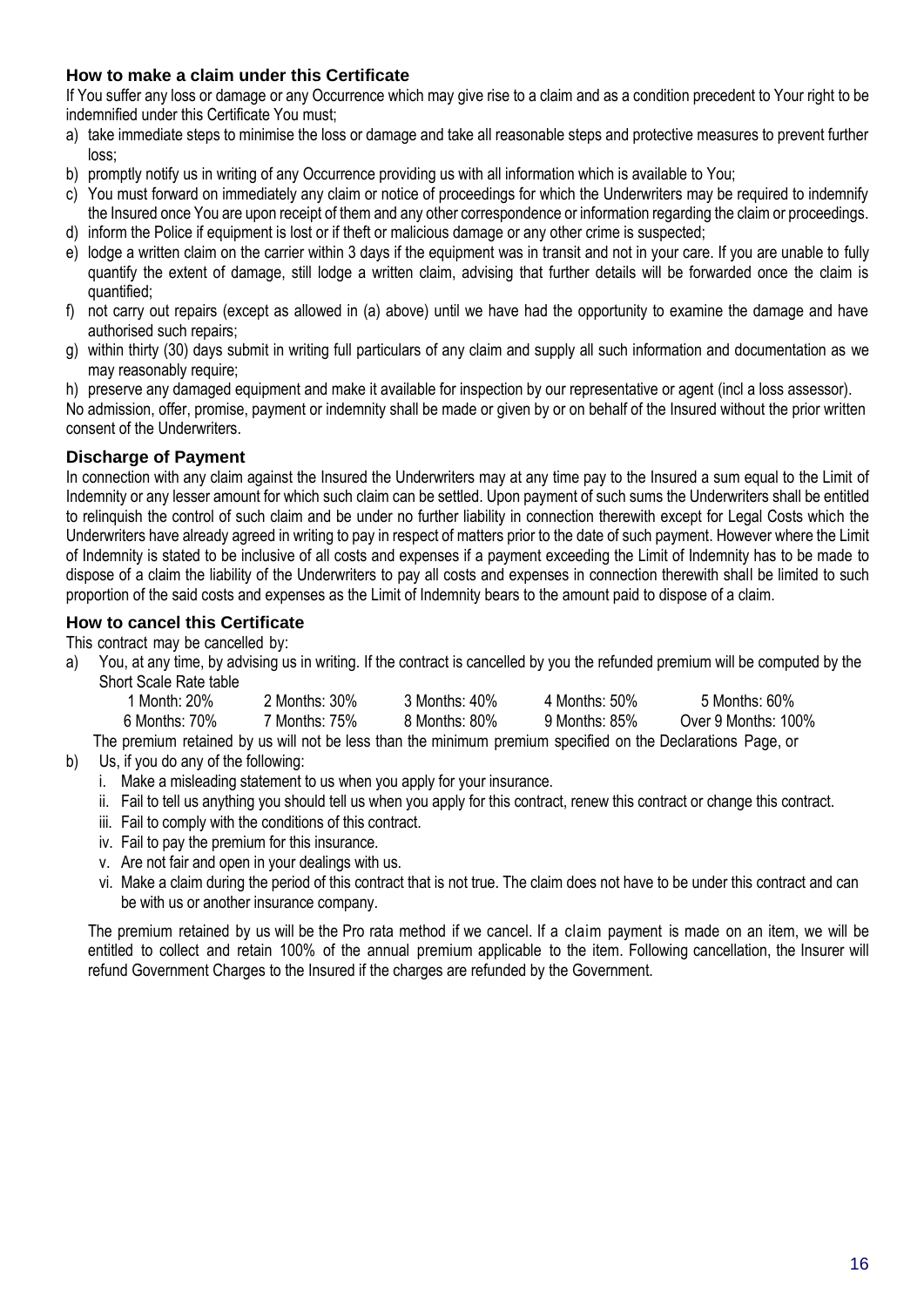#### <span id="page-16-0"></span>**CERTIFICATE PROVISIONS (applicable to all sections of the Certificate)**

#### **1. SIGNATURE REQUIRED**

This Certificate shall not be valid unless signed by A.I.S. Insurance Brokers Pty Ltd on behalf of Underwriters nominated in the schedule.

#### **2. CORRESPONDENT NOT INSURER**

A.I.S. Insurance Brokers Pty Ltd is not an Underwriter hereunder and shall not be liable for any loss or claim whatsoever.

#### **3. COMPLAINTS PROCEDURE**

#### **General Insurance Code of Practice**

The Insurance Council of Australia Limited has developed the General Insurance Code of Practice ("the Code"), which is a voluntary self-regulatory code. The Code aims to raise the standards of practice and service in the insurance industry.

Lloyd's has adopted the Code on terms agreed with the Insurance Council of Australia. For further information on the Code please visit [www.codeofpractice.com.au.](http://www.codeofpractice.com.au/)

The Code Governance Committee (CGC) is an independent body that monitors and enforces insurers' compliance with the Code. For more information on the Code Governance Committee (CGC) go to [www.insurancecode.org.au](http://www.insurancecode.org.au/)

#### **Complaints and disputes**

If you have any concerns or wish to make a complaint in relation to this policy, our services or your insurance claim, please let us know and we will attempt to resolve your concerns in accordance with our Internal Dispute Resolution procedure. Please contact AIS Insurance Brokers Pty Ltd in the first instance:

> Doug Allen AIS Insurance Brokers Pty Ltd Email: dallen@aisinsurance.com.au Phone: 03 8699 8888 137 Moray Street, South Melbourne VIC 3205

We will acknowledge receipt of your complaint and do our utmost to resolve the complaint to your satisfaction within 10 business days.

If we cannot resolve your complaint to your satisfaction, we will escalate your matter to Lloyd's Australia who will determine whether it will be reviewed by their office or the Lloyd's UK Complaints team. Lloyd's contact details are:

> Lloyd's Australia Limited Email: idraustralia@lloyds.com Telephone: (02) 8298 0783 Post: Suite 1603 Level 16, 1 Macquarie Place, Sydney NSW 2000

A final decision will be provided to you within 30 calendar days of the date on which you first made the complaint unless certain exceptions apply.

You may refer your complaint to the Australian Financial Complaints Authority (AFCA), if your complaint is not resolved to your satisfaction within 30 calendar days of the date on which you first made the complaint or at any time. AFCA can be contacted as follows:

> AFCA Telephone: 1800 931 678 Email: info@afca.org.au Post: GPO Box 3 Melbourne VIC 3001 Website: [www.afca.org.au](http://www.afca.org.au/)

Your complaint must be referred to AFCA within 2 years of the final decision, unless AFCA considers special circumstances apply. If your complaint is not eligible for consideration by AFCA, you may be referred to the Financial Ombudsman Service (UK) or you can seek independent legal advice. You can also access any other external dispute resolution or other options that may be available to you.

#### **How much will this procedure cost you?**

This service is free of charge to policyholders.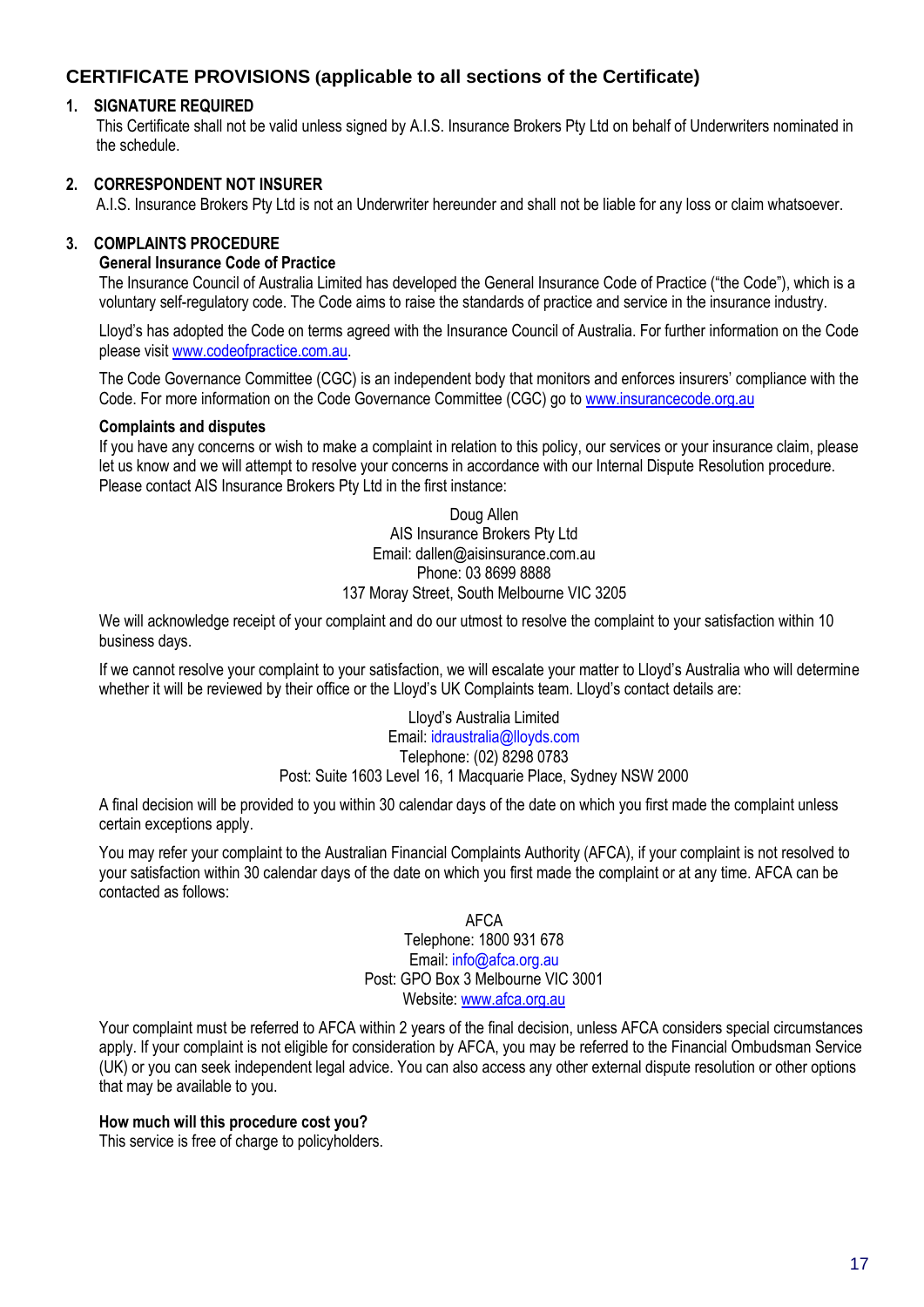#### **4. SERVICES OF SUIT**

The Underwriters accepting this Insurance agree that:

(i) if a dispute arises under this Insurance, this Insurance will be subject to Australian law and practice and the Underwriters will submit to the jurisdiction of any competent Court in the Commonwealth of Australia;

(ii) any summons notice or process to be served upon the Underwriters may be served upon:

*Lloyd's Underwriters' General Representative in Australia Suite 1603 Level 16, 1 Macquarie Place Sydney NSW 2000*

who has authority to accept service on the Underwriters' behalf;

(iii) if a suit is instituted against any of the Underwriters, all Underwriters participating in this Insurance will abide by the final decision of such Court or any competent Appellate Court.

In the event of a claim arising under this Insurance immediate notice should be given to:

AIS Insurance Brokers Pty Ltd Email: dallen@aisinsurance.com.au Phone: 03 8699 8888 137 Moray Street, South Melbourne VIC 3205

#### **5. SEVERAL LIABILITY CLAUSE**

The liability of an insurer under this contract is several and not joint with other insurers party to this contract. An insurer is liable only for the proportion of liability it has underwritten. An insurer is not jointly liable for the proportion of liability underwritten by any other insurer. Nor is an insurer otherwise responsible for any liability of any other insurer that may underwrite this contract.

The proportion of liability under this contract underwritten by an insurer (or, in the case of a Lloyd's syndicate, the total of the proportions underwritten by all the members of the syndicate taken together) is shown in this contract.

In the case of a Lloyd's syndicate, each member of the syndicate (rather than the syndicate itself) is an insurer. Each member has underwritten a proportion of the total shown for the syndicate (that total itself being the total of the proportions underwritten by all the members of the syndicate taken together). The liability of each member of the syndicate is several and not joint with other members. A member is liable only for that member's proportion. A member is not jointly liable for any other member's proportion. Nor is any member otherwise responsible for any liability of any other insurer that may underwrite this contract. The business address of each member is Lloyd's, One Lime Street, London EC3M 7HA. The identity of each member of a Lloyd's syndicate and their respective proportion may be obtained by writing to Market Services, Lloyd's, at the above address.

Although reference is made at various points in this clause to "this contract" in the singular, where the circumstances so require this should be read as a reference to contracts in the plural.

#### **6. FRAUDULENT CLAIMS CLAUSE (AUSTRALIA)**

If any claim be in any respect fraudulent or if any fraudulent means or devices be used by the Assured or anyone acting on the Assured's behalf to obtain any benefit under this Policy, or if any loss hereunder be occasioned by the wilful act or with the connivance of the Assured, the Underwriters, without prejudice to any other right(s) they might have under this Policy, shall be entitled to refuse to pay such claim.

#### **7. FAIR PROCESSING NOTICE**

We, the **Underwriters**, limit the collection, disclosure and use of personal information to only what is needed to properly produce, quote, underwrite, service and administer our insurance and reinsurance products and / or to fulfil legal or regulatory requirements. The types of personal information we collect and how we use such information is set out in our Privacy Statement, which is available online via<https://newlinegroup.com/privacy-statement/> (or in other formats upon request).

The way insurance works means that personal information provided to us may need to be shared with and used by a number of third parties in the insurance sector, including our group companies, agents, brokers, other insurers, reinsurers, loss adjusters, professional advisers, regulators, law enforcement agencies, fraud and crime prevention and detection agencies and compulsory insurance databases. We will only disclose personal information in connection with the insurance cover we provide and to the extent required or permitted by law or regulation.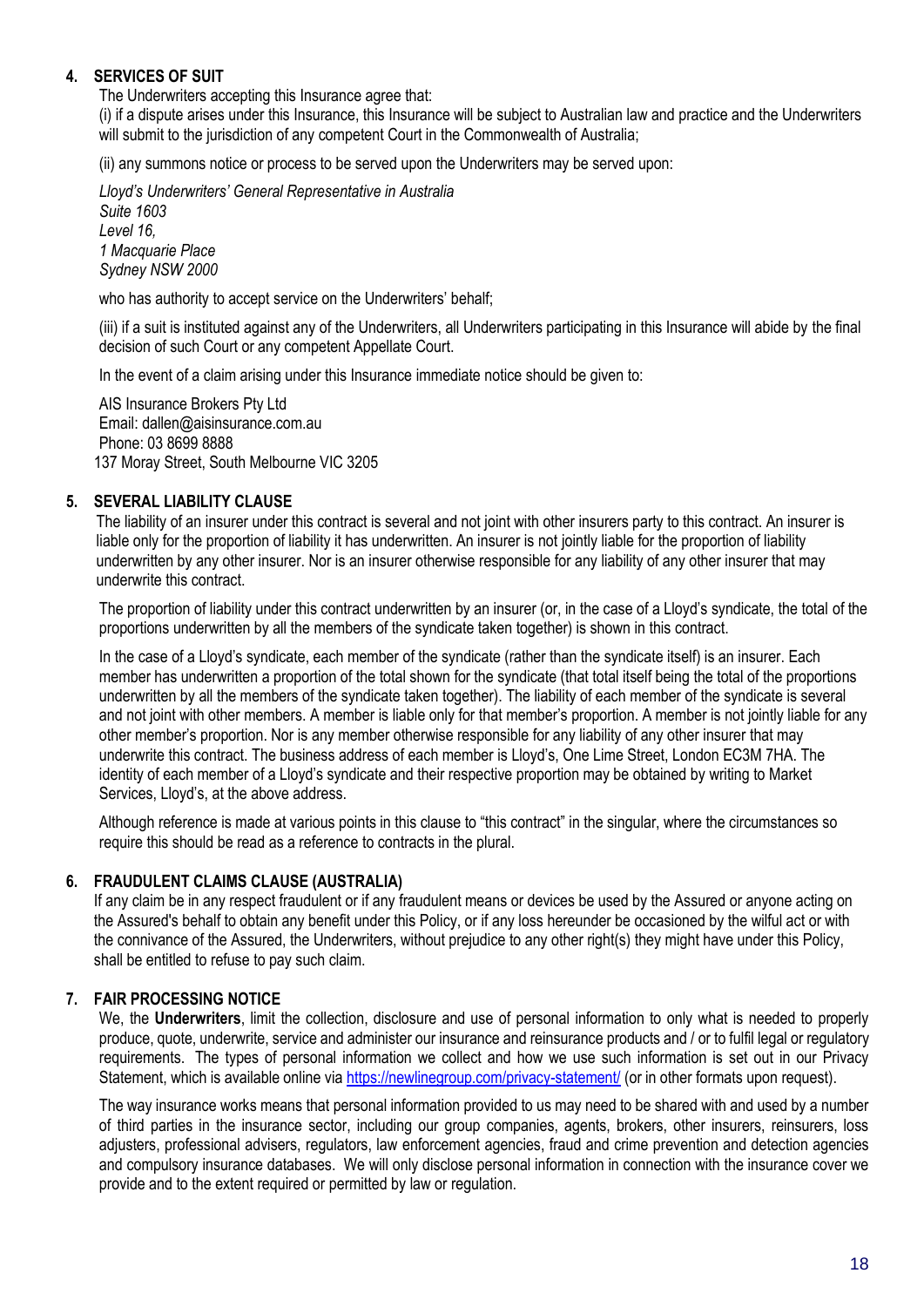#### **Other people's details you provide to us**

Where you provide personal information to us (whether directly or indirectly), you must highlight this notice and our Privacy Statement to the individuals to whom the personal information relates and ensure you have their consent to provide such information to us. Unless you tell us otherwise, we will assume you have obtained their consent. If you have not obtained consent, or if any relevant individual withdraws consent, this may impact our ability to provide cover.

#### **Want more details?**

For more information about how we use personal information, please see our Privacy Statement.

#### **Contacting us and your rights**

Subject to certain exceptions, individuals have the right to access, rectify and erase personal information we hold about them. To exercise any such rights, or raise any questions or concerns about the personal information we hold, please contact our Data Protection Officer at:

Newline Group 4 th Floor 55 Mark Lane London EC3R 7NE Tel: +44 (0)20 7090 1700 (request the Data Protection Officer) Fax: +44 (0)20 7090 1701 E-mail: [DPO@newlinegroup.com](mailto:DPO@newlinegroup.com)

You may also have the right to lodge a complaint with the relevant supervisory authority which, in the United Kingdom, is the Information Commissioner's Office.